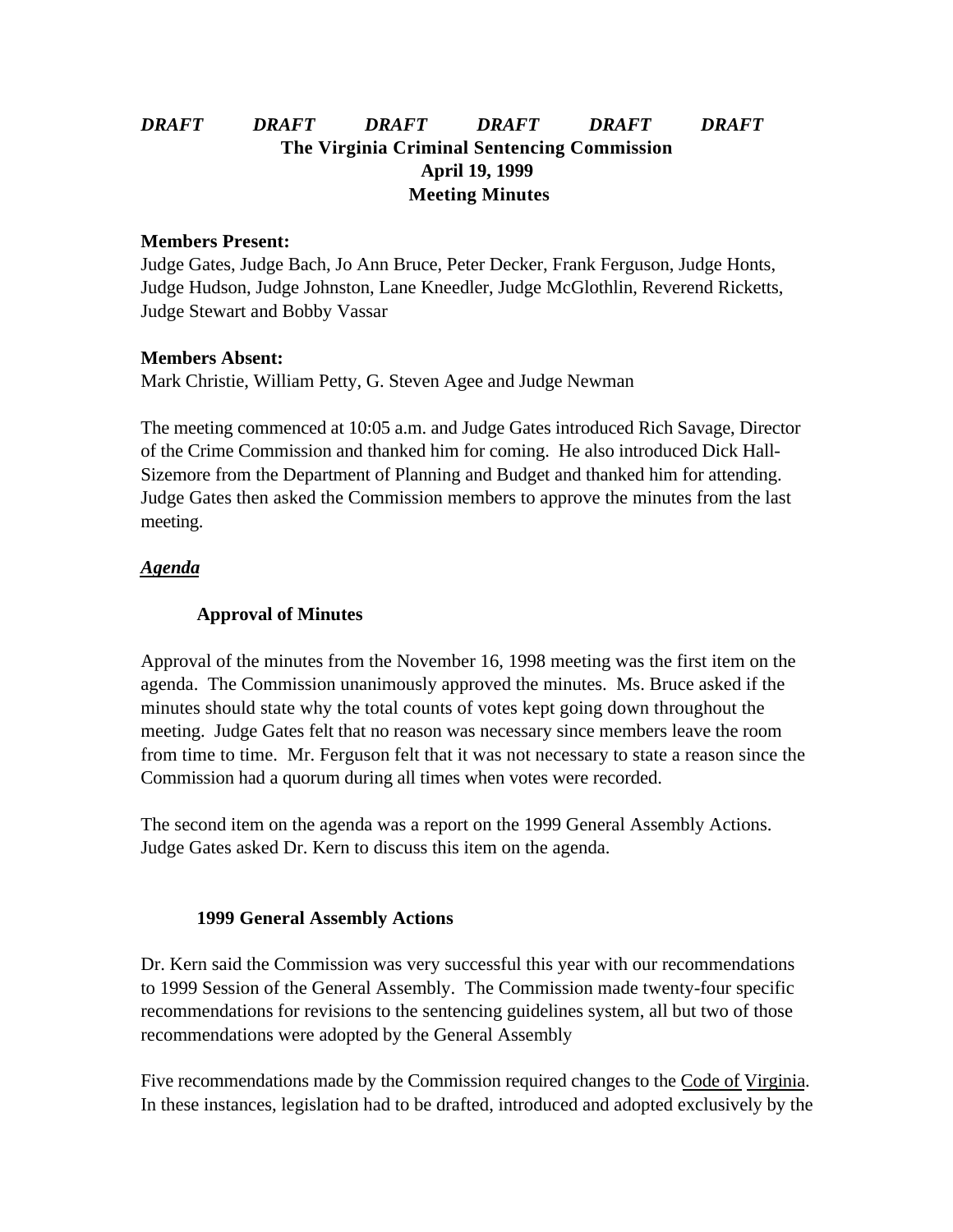General Assembly. Dr. Kern said he was going to review each one of these bills. The first bill he discussed was Senate Bill 853 that added crimes to the list of violent felony offenses for purposes of enhancements to the sentencing guidelines. Of the crimes that the Commission proposed for inclusion on this list only two were deleted by the House of Delegates. He then enumerated all the new crimes that were approved for inclusion as violent crimes and that will become effective on July 1, 1999. The two crimes that were deleted by the General Assembly for inclusion as violent crimes were simple assault against law enforcement, fire or rescue personnel and simple assault as a hate crime.

The next bill discussed was Senate Bill 927 that addressed changes in statutory references due to the recodification of Title 17. This was purely a housekeeping bill and was adopted without opposition. The next piece of legislation to be discussed was Senate Bill 904. This bill limited the good time credits available to a jail inmate serving a felony sentence or awaiting a felony disposition who works outside the jail to no more than 15% of the sentence. Currently a judge may allow a person convicted of a felony to work on state, county, city or town property, with the consent of the county, city or state agency or local public service authority involved, for such credit on his sentence as the judge may prescribe in his order. The net result of this provision is that, in some cases, felons are serving less than 85% of their felony sentences. The Commission felt that this Code section was overlooked during the abolition of parole. Dr, Kern remarked that this piece of legislation was introduced in identical form by a number of other senators and delegates. The Commission agreed that our bill be incorporated into Senate Bill 964 which was patroned by Senator Reynolds. This bill was passed and will become effective July 1, 1999. With the passage of this legislation, all felons in the State of Virginia will be required to serve 85% of their sentence.

The next bill discussed was Senate Joint Resolution 333, which requires the Sentencing Commission to develop a risk assessment instrument for utilization in the sentencing guidelines for sex offenses. Senator Howell introduced this resolution. The resolution instructs the Sentencing Commission to consider the impact of treatment interventions on the reductions of sex offenses. The Commission is also to complete its work in time to submit its findings and recommendations to the Governor and the 2000 Session of the General Assembly. Mr. Vassar inquired about the anticipated impact of this study (i.e., incapacitation or treatment?). Dr. Kern responded that the study could go both ways but he felt that the intent of the drafters of this resolution anticipated incapacitation as an end result. Dr. Kern noted that the idea for this resolution came from the General Assembly's discussion on civil commitment of sex offenders that goes into effect in 2001. That legislation states that once a sex offender convicted of certain sex crimes has served his criminal sentence, he will be considered for civil commitment and possibly be detained longer after his criminal sentence is served. Mr. Ferguson said that this study resolution came out of the work of a task force of the Crime Commission, on which he served, that had also recommended not to adopt civil commitment at this time. He observed that this resolution was viewed as a way to evaluate offenders at their initial sentencing rather than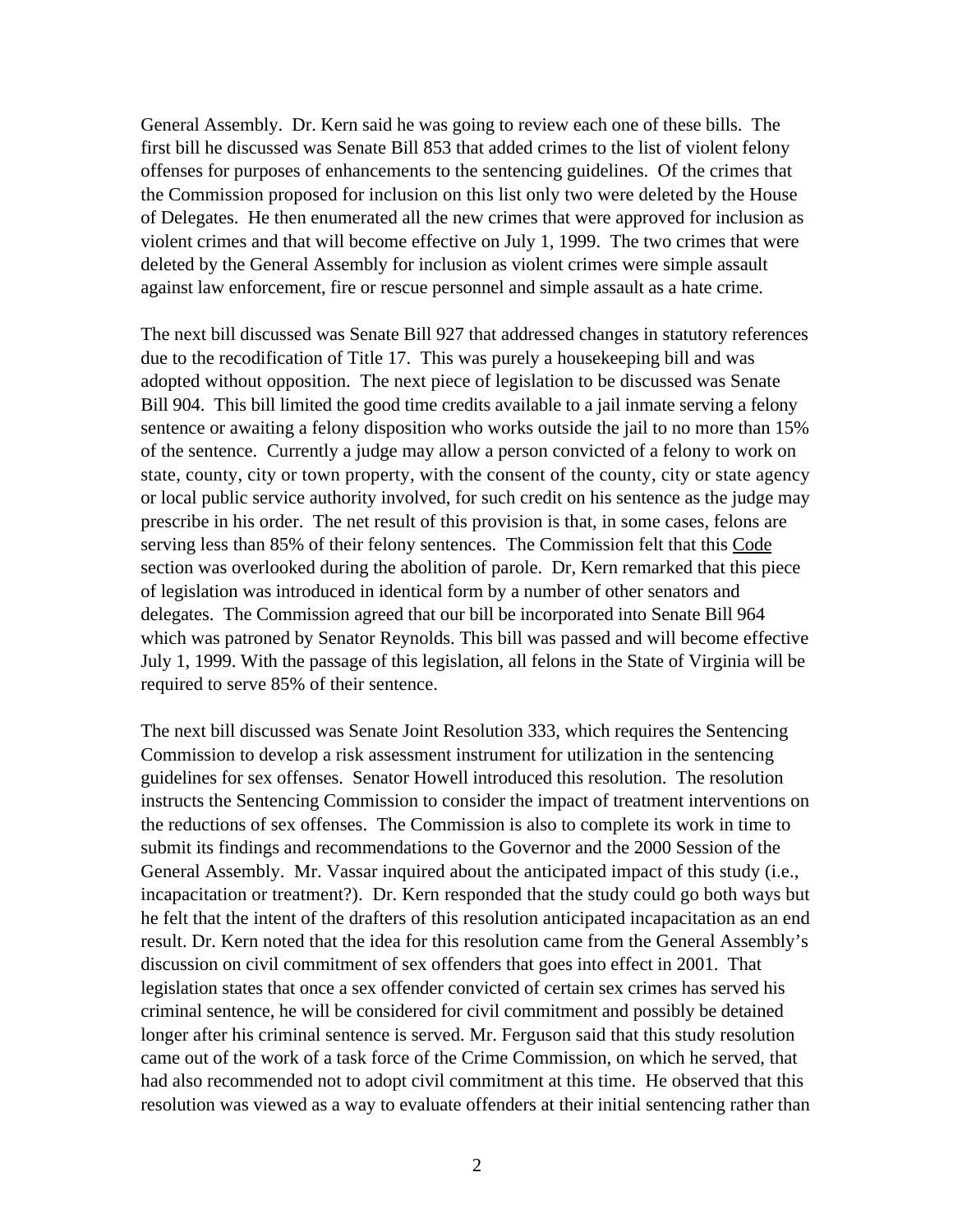after the incarceration period. It was hoped that this study could identify those offenders who could benefit from treatment and those who could not. Dr. Kern said this item would be discussed later on in the meeting.

Dr. Kern next discussed Senate Bill 905. This bill recommended that probation officers be the only group allowed to complete sentencing guidelines forms. Currently, prosecutors are allowed to complete the forms when a pre-sentence investigation report is waived. The Commission's audit study revealed that prosecutors have a high error rate when completing the criminal history section of the forms. This legislation sailed through the Senate unopposed but run into trouble in the House Courts of Justice Committee. An amendment was added that essentially allowed prosecutors to fill out the form if a presentence investigation was waived. The current law already allows as much so Dr. Kern asked Senator Stolle, the Bill's patron, to strike the proposed legislation. The critics of the proposed legislation said that it would impede the process of moving plea agreement cases through the courts. These critics felt that courts would have to wait while a probation officer completed the forms and this would lead to delay in the courts. Dr. Kern did point out that some circuits complete pre-sentence investigations in every case but those models were not adequate to address their concerns. Mr. Kneedler asked if the Commonwealth's attorneys supported the Commission with regards to this bill. Dr. Kern said that they did formally support us but that during the House Courts of Justice subcommittee hearing that their support waivered. Dr. Kern felt that the Commonwealth attorney's may have been a bit defensive given the results of the audit. He reiterated that the problem centered on the inadequacy of the criminal record keeping system and not the professionalism of the Commonwealth's attorneys. Judge Johnston commented that the House of Delegates has a valid concern about backlog. Dr. Kern agreed that there is a legitimate concern

As an alternative to the legislation, Dr. Kern gave the Commission members a draft letter that could be sent to Circuit Court judges about this recommendation that was not acted upon by the General Assembly. He then read the proposed letter to the members. Since the proposed recommendation failed, he felt that the problem of not capturing prior juvenile and adult convictions for violent offenses would continue. The letter states that the Commission will hold training seminars on the topics of researching criminal records and offer these classes to commonwealth attorneys throughout the state to try to alleviate this problem. This training would parallel the training program on criminal history record research that is standard practice for probation officers. Dr. Kern said that in guilty plea cases where a pre-sentence investigation report is waived, the judge should take whatever measure he deems appropriate to satisfy himself that the Commonwealth attorney has completed a thorough review of the offender's prior record.

Mr. Kneedler commented that he did not have a problem with sending a letter to the judges. He felt that in the long run that the probation officers should complete all the forms. Judge Hudson questioned if training would help in this case if the problem really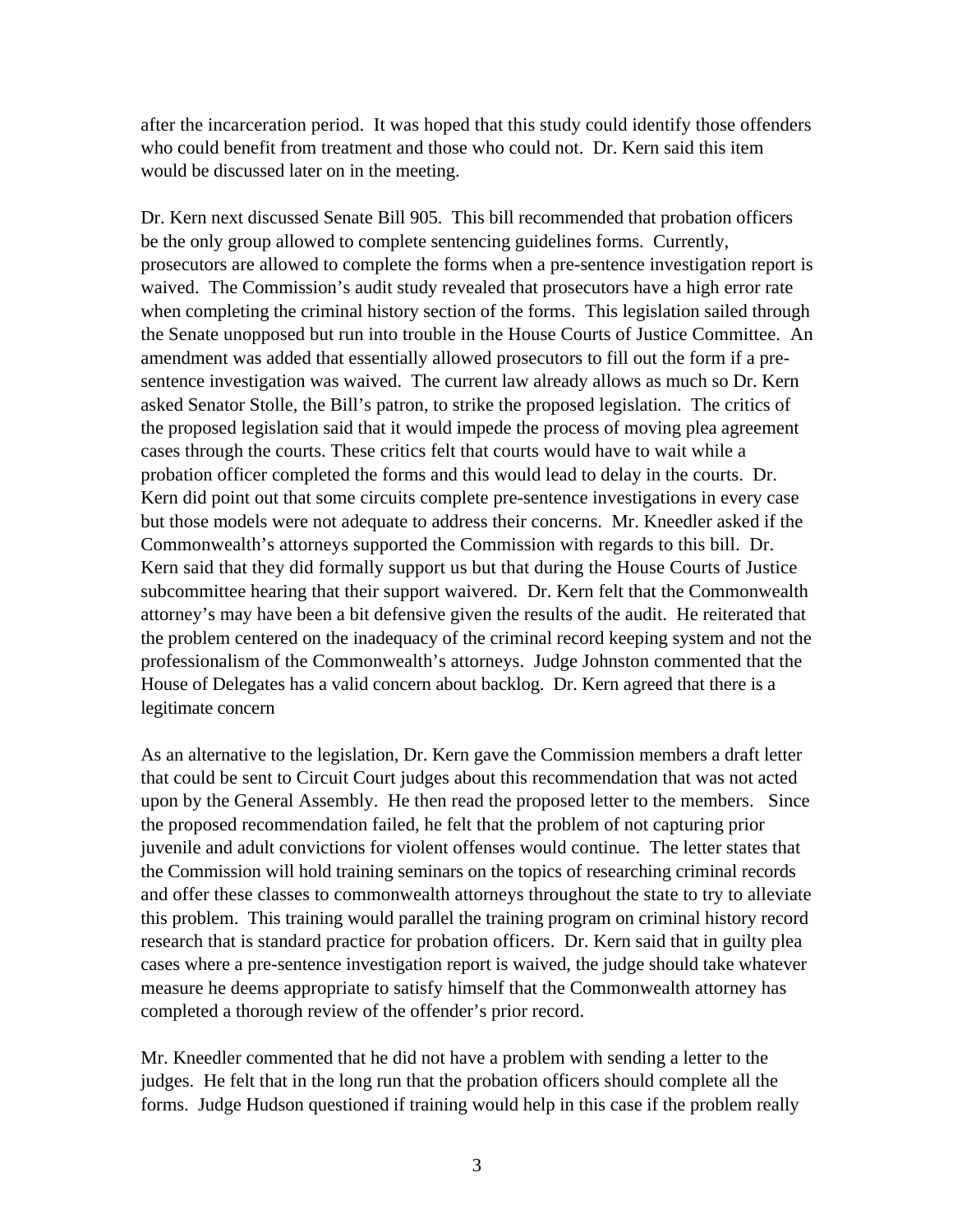was a lack of resources. Mr. Hudson suggested that police departments and sheriff offices should be encouraged to run an NCIC report on every felony case and attach it to the file. Dr. Kern agreed but also felt that some records are still missing dispositions and juvenile records on that system.

Judge Gates asked the judges on the Commission what they felt about the proposed letter. Judge McGlothlin commented that the letter could be read as an accusatory finger being pointed at the Commonwealth's attorneys. He felt that, if a letter was sent, that it should be changed to the passive voice. The Commission should add that Commonwealth's attorneys' forms contain more omissions due to the lack of resources or inadequate databases. The second page should also reflect that the judge should take whatever measures to satisfy him that the guidelines form contains all the accurate information. Judge. Hudson said that the Commonwealth's attorneys may get the perception that the Commission is blaming them and boycott all the training. Judge McGlothlin said that the problem is a resource issue. He asked if Dr. Kern got any response from the Department of Corrections on this issue. Dr. Kern responded that the Secretary of Public Safety and the Governor's Office supported this bill. Mr. Kneedler commented that the real problem is making sure the prior record is accurate. He felt that the Commission should work with the Commonwealth's attorneys and the police to try to find a solution to this problem. Judge Stewart said this whole problem would disappear if the state had good records. Judge Hudson said he may take this problem to the Criminal Justice Services Board in the future.

The last piece of legislation that Dr. Kern spoke of was Senate Bill 906. This bill clarified that there is no distinction between a felony sentence of one year and a felony sentence of twelve months, and required that offenders with sentences of twelve months or more are state-responsible prisoners and should be transferred to the Department of Corrections. The bill passed the Senate but run into a problem in House Courts of Justice Committee. Due to some confusion over a proposed amendment to the legislation that may have actually lead to more confusion on this issue, the bill was set aside for this year. Dr. Kern said that 12% of all sentences are 12 months or one year and that the legal distinction between the two sentences is only a problem for forecasting correctional bed spaces. He hoped to work on this issue with the Governor's Policy Committee on Prison and Jail Forecasting.

At this juncture, Judge Gates recognized Mr. Savage of the Crime Commission. Mr. Savage asked if he could comment on the previous matter that was discussed – the accuracy of criminal record. Mr. Savage reported that the Crime Commission has been concerned about the accuracy of the criminal record exchange (CCRE). The Crime Commission inserted language in the recently approved budget that requests the auditor of public accounts to audit the CCRE record information. The results of that audit report will be available in December 1, 1999. He said that Rob Baldwin, Executive Secretary of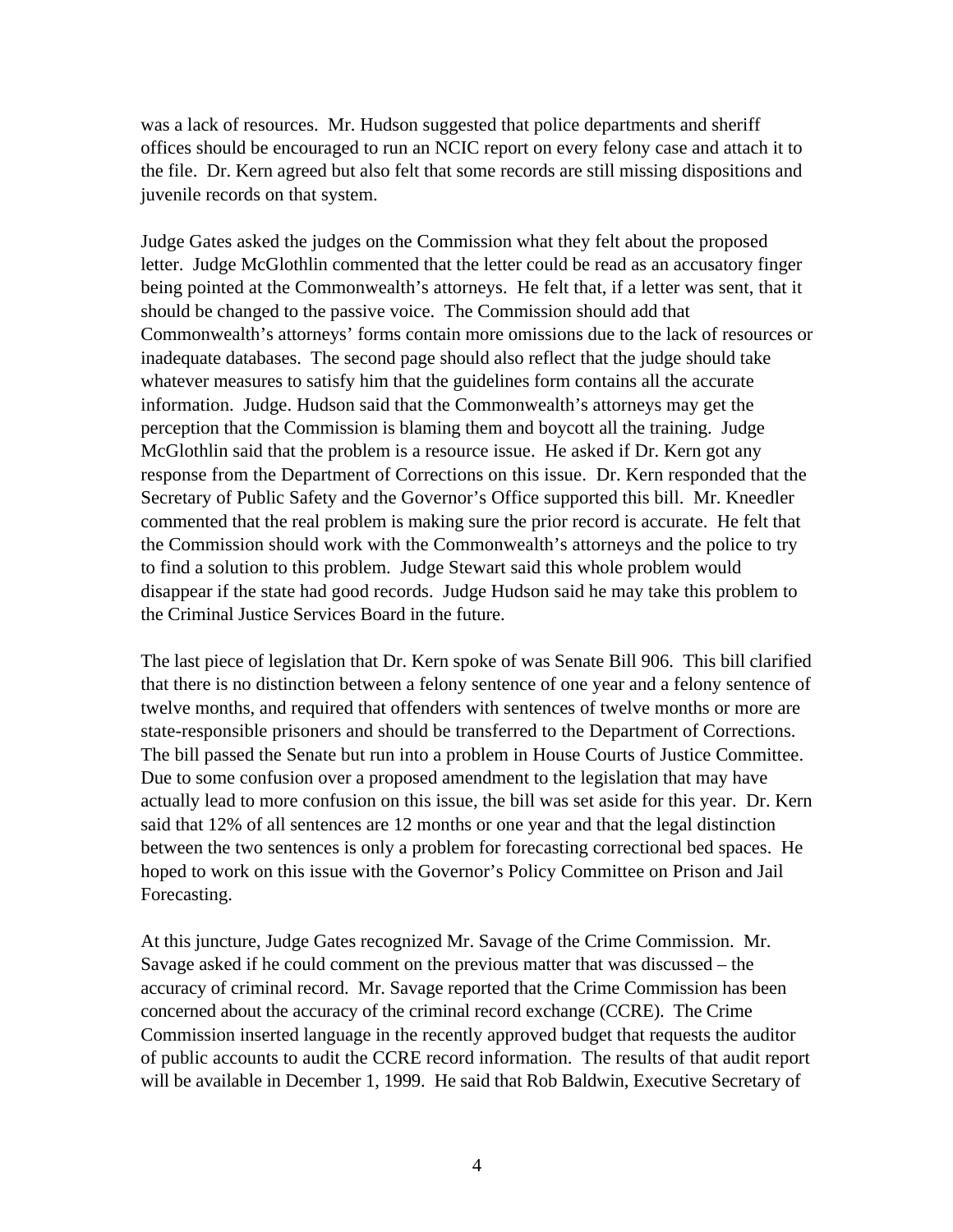the Supreme Court, will be involved in this process and he felt that Dr. Kern might want to participate in this group.

Dr. Kern continued his presentation by summarizing House Joint Resolution 688. This resolution requested the Department of Juvenile Justice to develop a standardized social history form for use by the court service units. The Commission is presently involved in a study on gathering data on juvenile sentencing and this resolution will aid in that regard. He then touched briefly on House Bill 2159 that amended legislation that would require drug screening and assessment and pre-sentence investigations on certain offenders. Presentence investigation reports will be required only when the defendant pleads guilty without a plea agreement or is found guilty by a court after a plea of not guilty. If there is a trial a pre-sentence report must be completed. The next piece of legislation was Senate Bill 820, which provided that any persons convicted of certain firearm offenses shall be sentenced to a minimum term of imprisonment of five years, which shall not be suspended. These new mandatory minimums have been dubbed "project exile" and will result, in some cases, in conflicts with the sentences recommended by the guidelines.

Judge Gates thanked Dr. Kern for his presentation. He then asked Ms. Jones to discuss the next item on the agenda, Proposed Legislation and Impact Analysis.

## **Proposed Legislation and Impact Analysis – 1999 General Assembly**

Ms. Jones began the presentation by reviewing the legislative mandate. The legislation in question, the so-called "Woodrum" statue," requires the Commission to estimate the impact of proposed legislation in terms of the possible increase in imprisonment costs. She said that procedure involves our analysts estimating the number of prison bed required by a proposed bill and then the Department of Planning and Budget (DPB) prepares impact statements reflecting the associated increased operating costs. DPB also uses input from the Department of Corrections and the Department of Juvenile Justice to arrive at their final impact statement with an estimated appropriation.

She continued by saying that the number of legislative impacts completed by our staff has dramatically increased in the last two years. In 1997, the Commission completed 83 impact statements and in the past year, completed 133.

Ms. Jones presented a chart that showed an overview of the impact process. Once the Commission receives the bill draft, the staff searches for similar proposals in the current or past year. This process is facilitated by the development of a database that tracks legislative impacts. Ms. Floyd developed and currently maintains this database system. In some cases a forecast is not developed and the staff tries to provide some relevant data. Once the impact is finalized a copy is send to DPB and the Clerk of the House of Delegates.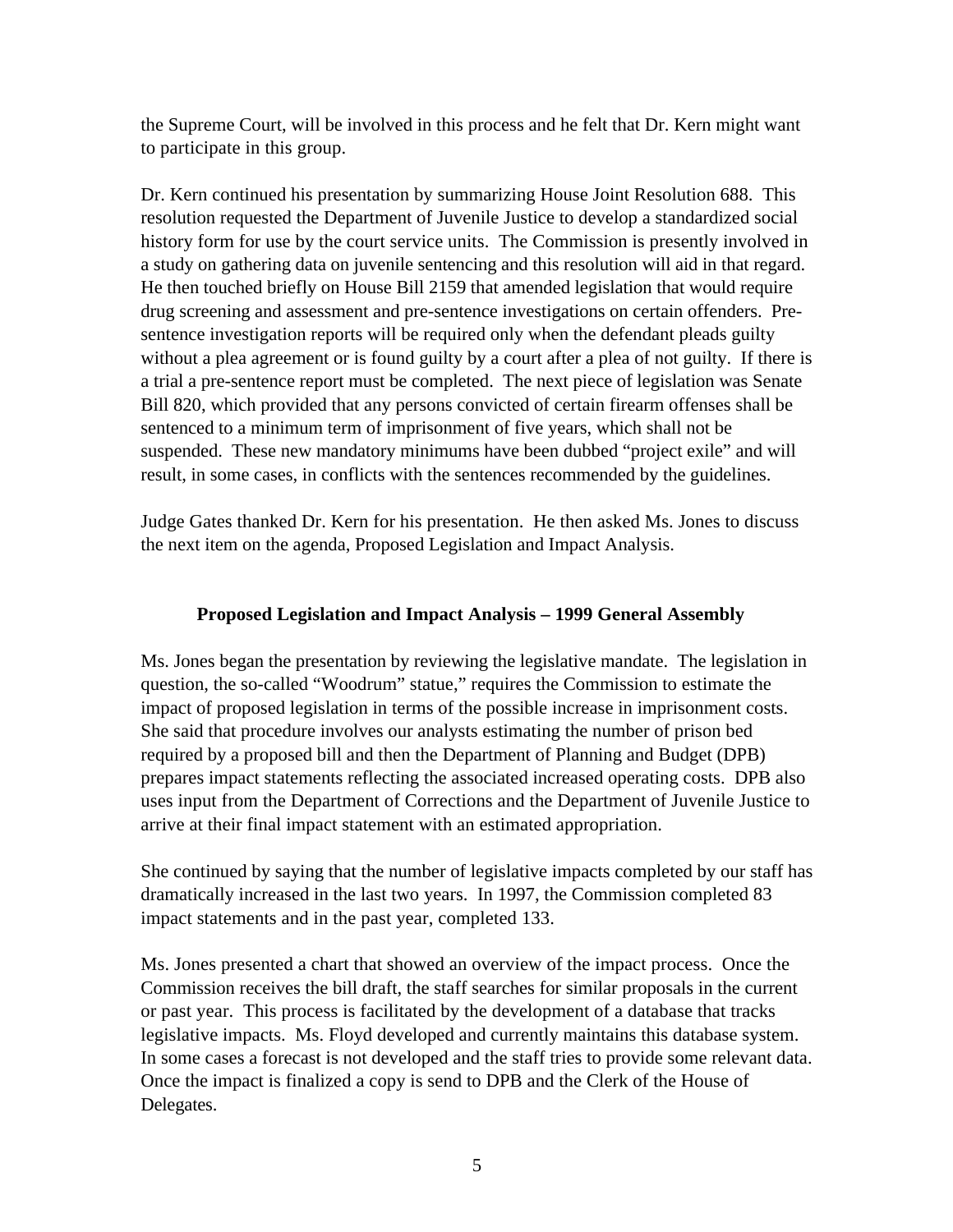Ms. Jones then listed types of legislative proposals that require impact statements. Some of the types included a proposal to create a new crime, to increase a felony penalty, to raise a misdemeanor to a felony, to adopt mandatory penalties and increase a misdemeanor penalty. She briefly spoke about the Commission's changing role in this process. The staff had a couple of meetings with the Senate Finance and the House Appropriations Committees where the legislative impacts were discussed in detail. In a number of instances, the staff could not assess bed space impact due to the fact that misdemeanor crimes were involved and the data system did not support the type of detailed analysis required. Accordingly, the legislature approved an amendment directing jailers to use Virginia Crime Codes to describe offenses for which offenders are incarcerated. She also added that the Commission had somewhat of a consulting role in two major gubernatorial initiatives, which were Virginia Exile and Bail Reform.

Ms. Jones said that Virginia Exile initiative create mandatory penalties for certain firearm offenses. The Bail Reform changed denial basis from emphasis on prior offenses to instant or current offenses. Last summer, Dr. Creech from the staff was asked to calculate impacts on Virginia Exile and Bail Reform. Over the course of the next six months, there were approximately fifteen more permutations of this legislative proposal. She said ultimately the two proposals were merged into one bill and passed by the 1999 General Assembly Session.

At his juncture, Mr. Dick Hall-Sizemore, from the Department of Planning and Budget, thanked the staff for all their work during the session. He said that the staff did a wonderful job on these impact statements. Mr. Hall-Sizemore said the Commission went beyond the call of duty in preparing the analysis for the Project Exile Bill. He said that the analysis was crucial to the way the Governor packaged this bill. Judge Gates thanked him for his compliments to the staff's work.

Judge Gates thanked Ms. Jones for her presentation. He then asked Ms. Farrar-Owens to discuss the next item on the agenda, Sentencing Guidelines Compliance Report.

#### **Sentencing Guidelines Compliance Report**

Ms. Farrar-Owens presented a series of charts to summarize the compliance rate patterns and trends. She explained that her oral presentation was condensed and a complete written compliance update was in the packets distributed to each member. The analysis in the packets included cases received in FY1999 through April 7, 1999. More than 67,000 cases have been sentenced under truth-in-sentencing laws. The Commission had so much data that the staff elected to analyze just FY1998 cases for our Annual Report. She said that because that data was covered in our report, she was going to present data from FY 1999 through April 7, 1999.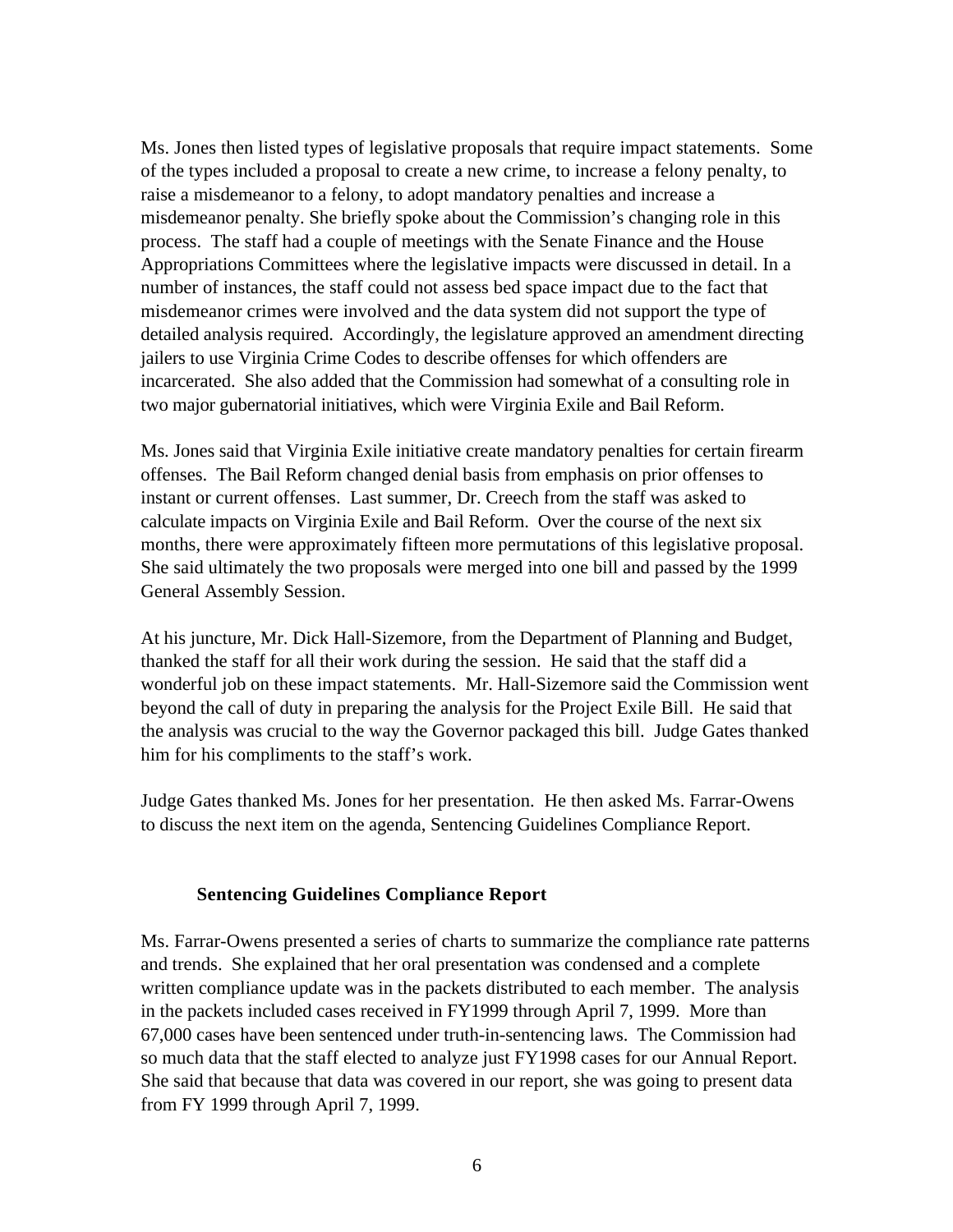**Overall Sentencing Guidelines Compliance:** Ms. Farrar-Owens said that compliance is up from 74.7% in FY1998 to 77.2% so far in FY1999. This has happened, in part, because of the risk assessment instrument that is currently being pilot tested in Circuit 5 (Suffolk), Circuit 14 (Henrico), Circuit 19 (Fairfax), and Circuit 22 (Danville area). Pilot testing of the risk assessment began during FY1998, so about half the fiscal year included risk assessment cases from these jurisdictions. She explained that pilot testing has occurred throughout FY1999 to date. Risk assessment cases comprise 10% of all the cases we are receiving this year and this is nearly double the proportion of last year's total. Ms. Farrar-Owens reminded the members that under risk assessment, if an offender scores 9 points or less, the judge is given a dual recommendation of the traditional incarceration recommendation or an alternative sanction. If the judge does either one of those things, he is considered in compliance. Given this, she observed, we would expect our compliance rate to go up, and it has.

She said that mitigation and aggravation rates are still about evenly split. In FY1998, mitigation was slightly larger, and now it is the aggravated sentences that represent the slightly larger share.

**Dispositional Compliance:** Dispositional compliance has increased from 83% to 85%. She said in terms of departures, the aggravation rate has gained a little in comparison to FY1998.

**Compliance by Offense:** Ms. Farrar-Owens noted that because fraud, larceny and drug offenses are the offenses covered by the risk assessment instrument, compliance rates for these offense groups has gone up. Larceny has always had the highest compliance rate, but the compliance rate for Fraud has risen enough to put it in first place. She said that the compliance rate for drugs in particular has increased from 73.8% in FY1998 to 77.6% in FY1999. Because drugs is the most common offense group, this increase in drug compliance has really been the driver behind the increase in overall compliance. She commented that it is interesting to note that compared to FY1998, compliance rates for all the offense groups have gone up, although for some groups the increase is small. Also, no compliance rates have gone down. Compliance for rape and sexual assault cases has gone up a lot between FY1998 and FY1999 to date. She said that the compliance rate for rape has increased from 62% in FY1998 to 69% in FY1999. Ms. Farrar Owens looked at changes in compliance by specific Virginia Crime Code. Interestingly, the largest increases in compliance rates have been in rape and aggravated sex battery cases involving victims under age 13. The other offense that has experienced an increase in compliance is indecent liberties of a child by a custodian. The compliance rate went up 12% for this particular crime.

**Compliance by Circuit:** Ms. Farrar-Owens stated while there has been some minor fluctuations in these compliance rates, overall those circuits that have always had higher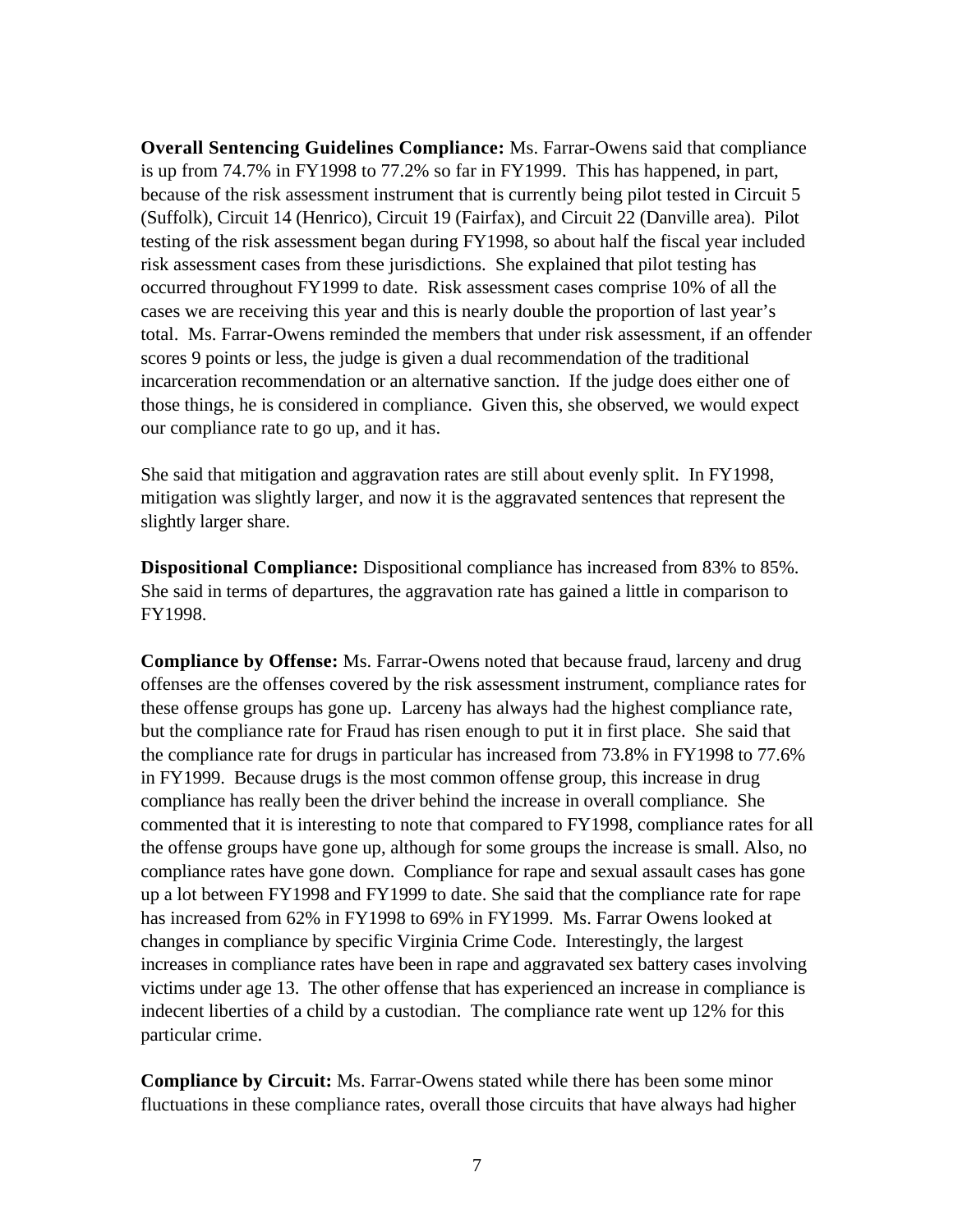than average compliance continue to do so and those with lower than average compliance have maintained that position. The circuit-specific compliance rates range from a high of 86% to a low of 63%. Of the four circuits in the risk assessment pilot project, 3 out of 4 are showing higher compliance rates. Of those non-risk assessment circuits with high compliance rates, Circuit 7 (Newport News) and Circuit 8 (Hampton) have compliance rates of 86% and 84% respectively. She also noted that seven circuits have compliance rates above 80% and eight circuits have rates below 70%. Sixteen circuits have compliance rates in the seventies.

**Midpoint Enhancements:** Next, Ms. Farrar-Owens discussed the compliance rates for cases that received midpoint enhancements. The rate at which midpoint enhancements are being applied has not changed and is still about 20%, but compliance rates for all but one of the types of midpoint enhancements have increased. The only compliance rate that dropped was that for cases with an Instant Offense and Category 2 enhancement. The biggest increase in compliance rates was attributed to cases with the enhancement for instant offense (compliance rate went from 60% to over 67%). Forcible rape, forcible sodomy, object penetration and aggravated sex battery all receive this type of midpoint enhancement due to the seriousness of the instant offense. For cases with victims under age 13, the compliance rate has gone up while mitigation rate has gone down. She then presented a chart that Mr. Petty had requested in an earlier meeting. The chart listed mitigating reasons for departure in midpoint enhancement cases.

**Reasons for Departure:** Ms. Farrar-Owens next presented information concerning the reasons judges cite when sentencing above or below the guidelines. For the time period FY1999 (through April 7, 1999), when judges have sentenced below the guidelines they cited alternative sanction in 24% of the cases. Alternative sanctions include boot camp incarceration, detention and diversion centers, or any community-based program. In 18% of the mitigation cases, judges noted the offender's potential for rehabilitation as a rationale for imposing a term below the guidelines. When judges sentenced above the guidelines, they cited the offender's criminal orientation in 15.9% of the upward departures. In 13% of the aggravation cases, judges noted plea agreement – a departure reason that is not very helpful to the Commission when the data is analyzed.

**Sentencing Guidelines Compliance in Jury Cases:** Of the 289 jury cases, jury sentences were within the guidelines 40.2% of the time. Juries imposed sentences higher than the guidelines in 45.3% of the cases and imposed sanctions lower than the guidelines 14.5% of the time. Ms. Farrar-Owens observed that judges modified only 23% of the jury sentences. She said that Mr. Petty or Mr. Kneedler asked about the use of the postrelease term in jury cases. Post-release terms can be used by judges to impose and suspend up to an additional three years of incarceration which could be re-imposed should the offender violate community supervision. Judges have not used this option very often. They have used this option in less than 1% of the cases overall. She said that judges have used it in about 5% of jury cases so far this fiscal year.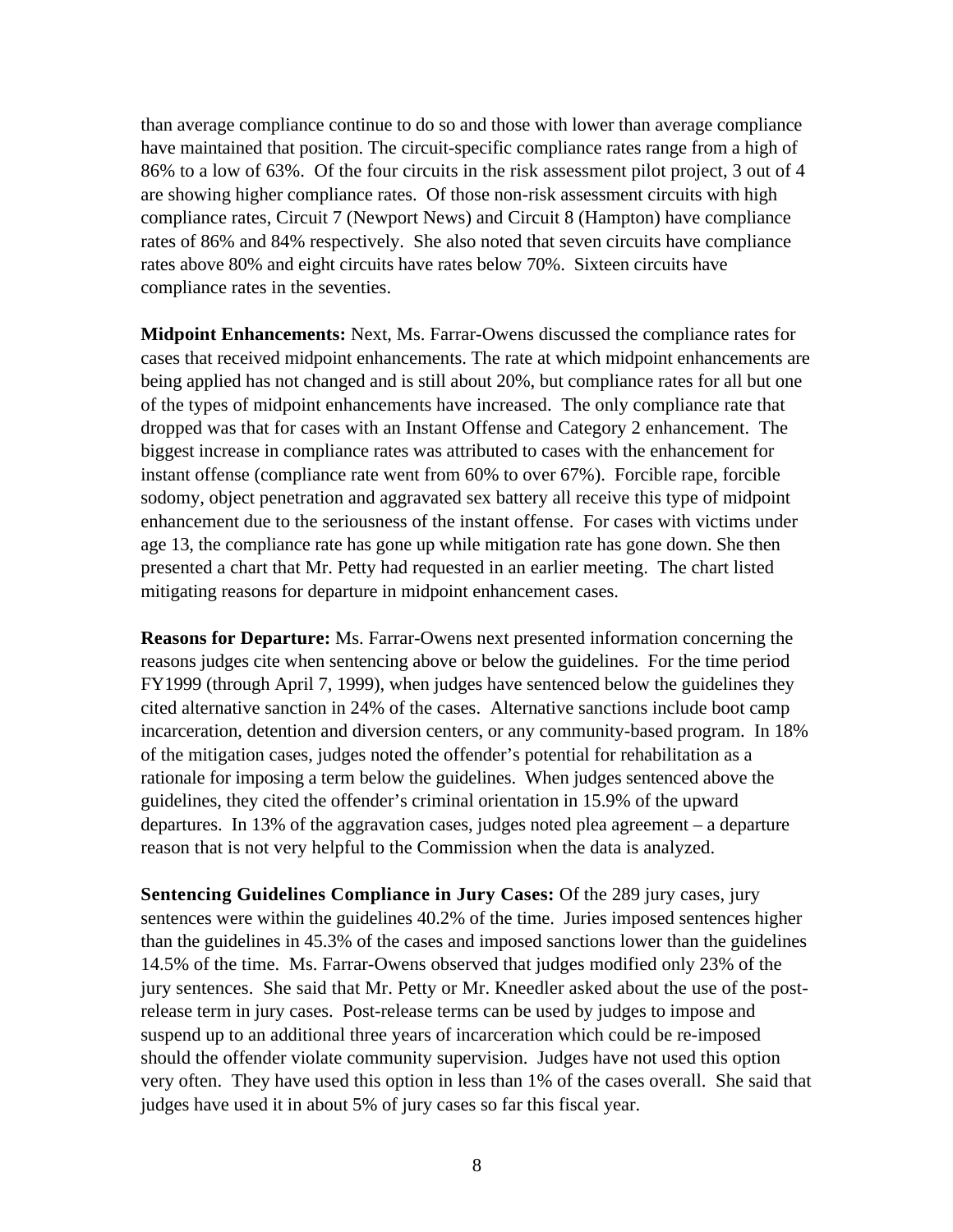**Drug Guidelines:** Ms. Farrar-Owens then focused on the modifications to the guidelines that took effect July 1, 1997. A significant change to the guidelines starting July 1 was the addition to the drug guidelines of a factor accounting for the quantity of cocaine involved in a sales offense. She said that the factor has two parts. First, the offender who sells less than one gram of cocaine and has no prior felony record ends up with a dual recommendation: either the traditional prison recommendation (usually 7 to 16 months) or detention center incarceration. The judge has the option to do either and be in compliance with the guidelines.

This dual recommendation will expand to include Boot Camp Incarceration on July 1, 1999. Ms. Farrar-Owens presented a chart that compared sentencing outcomes for these cases prior to the change and for the current fiscal year to date. The data revealed that more judges than ever are taking advantage of this recommendation for detention center. In FY 1998, judges used this sanctioning option in 15% of the cases, but in FY 1999 more than 24% have used it. She also observed that during this time period the proportion of these offenders receiving incarceration of 12 months or more has continued to drop. Ms. Bruce asked if the Department of Corrections could handle all these offenders being sentenced to alternative sanctions. Ms. Farrar-Owens said that the Department of Corrections (DOC) is handling the caseload to our knowledge. She knows that DOC has a waiting list in some areas in the state. Mr. Hall-Sizemore added that DOC is opening a new detention or diversion center and is currently converting two existing field units this summer.

The other part of the guidelines revisions dealing with cocaine centered on the larger quantity cases. For offenders who sell one ounce or more of cocaine, the recommendation is increased by three years, and for offenders who sell lb. or more, the recommendation is increased by 5 years. The guideline recommendations are enhanced for offenders selling the largest amounts of cocaine. Sixty offenders have received the new enhancement. In 13% of these cases, judges have opted for no incarceration or an alternative sanction. In 1.7% of these drug cases, the offender received incarceration of 12 months or less. Approximately 21.7% of these drug felons received incarceration of two years to four years. A shift to the use of harsher sanctions is clearly being achieved by the revisions to the guidelines in these cases.

**Habitual Traffic:** Ms. Farrar-Owens then spoke about the impact of changes in the habitual traffic offender statute. This modification which took effect in July 1, 1997 allows judges to suspend the 12-month mandatory minimum incarceration term and sentence offenders to Detention Center, Diversion Center or Boot Camp Incarceration in cases where the judge feels an alternative sanction is appropriate. Of the 765 habitual traffic cases sentenced in FY1998, only 13.7% have had the mandatory minimum sentence suspended and been sentenced to one of the alternative sanctions.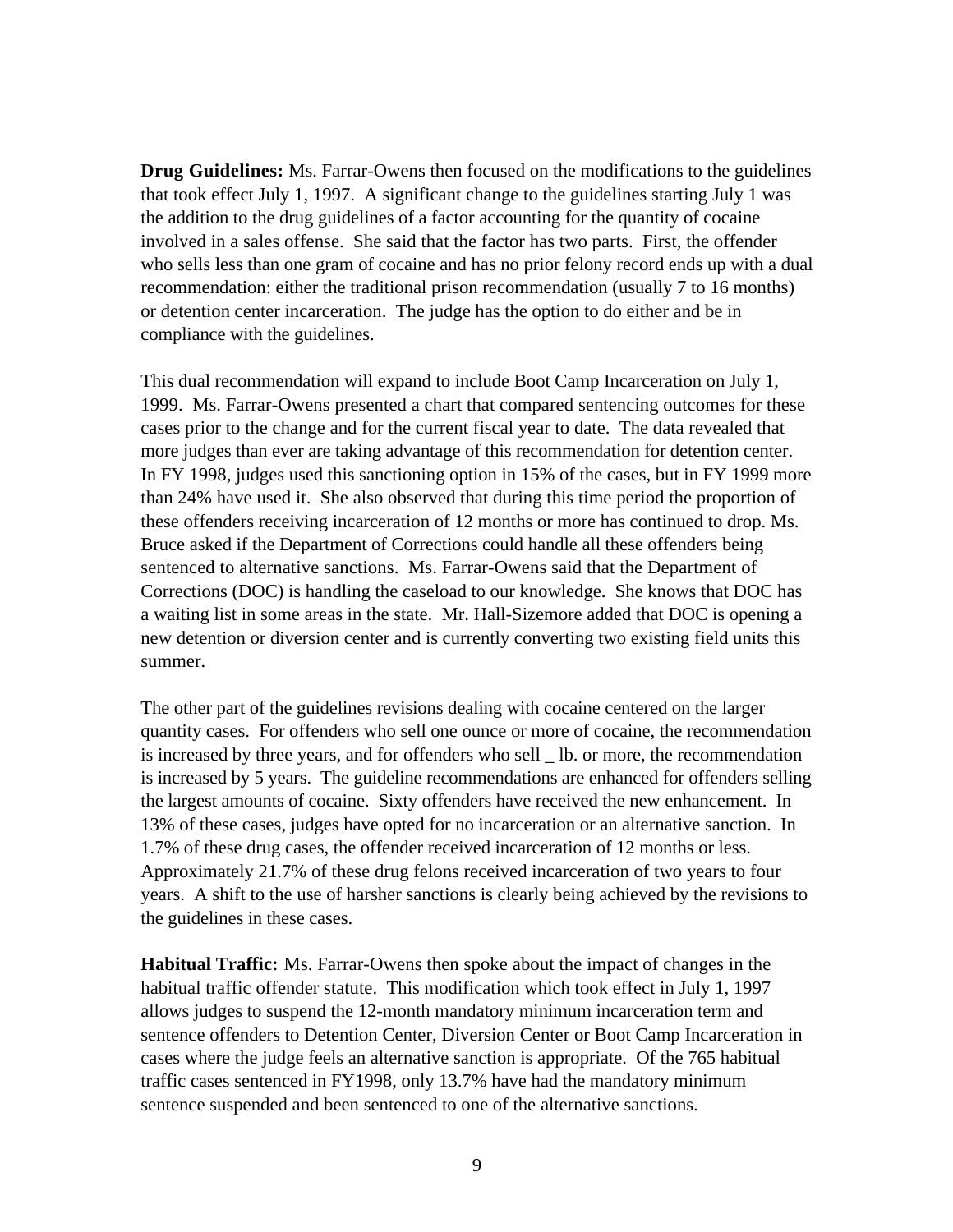**Sex Offenses Against Children:** Recent guidelines revisions also added a factor to the sexual assault guidelines for crimes in which the victim was younger than 13 years old at the time of the offense. The addition of this factor increases the likelihood that offenders who commit sex crimes against the very young will be recommended for incarceration, particularly prison. Ms. Farrar-Owens continued by saying that we have received 128 sexual assault cases in FY1999 (through April 7, 1999) that involved victims younger than 13. In 12% of these cases, judges have opted for no incarceration or an alternative sanction. In 20% of these sexual assault cases, the offender received incarceration of 12 months or less. Approximately 22% of these sexual assault felons received incarceration of one year to two years.

Judge Gates thanked Ms. Farrar-Owens for her presentation. He then announced a tenminute recess and a working lunch upon the member's approval. Judge Gates then asked Ms. Floyd and Ms. Jones to discuss the next item on the agenda, Offender Risk Assessment Project –Data Update.

#### **Offender Risk Assessment Project – Data Update**

Ms. Floyd began by saying that the risk assessment pilot project has been in progress now for over a year. She reminded the Commission that risk assessment only applies to drug, fraud and larceny offenses within certain judicial circuits. For over a year, the pilot project has been underway in Circuit 5, 14 and 19 and in Circuit 22 for about one year. She said that she would be presenting information to the Commission based on cases received from December 1, 1997 to March 15, 1999. On March 15th, Norfolk and Newport News started using the risk assessment instrument. The cases from the two new pilot sites were not included in this analysis. However, the Commission has already received over 100 worksheets from these two sites combined. During the month of February, Mr. Fridley and Ms. Smith Mason conducted training in three locations for probation officers, Commonwealth's attorneys and defense attorneys in Newport News and Norfolk. Several Commonwealth's attorneys in Norfolk were unable to make the training sessions and have asked us to hold a special risk assessment training session. This training will be conducted on May 5th.

Ms. Floyd displayed a copy of the back cover of the risk assessment worksheet. She said that the staff has made a cosmetic change to the back of the cover sheet. More space was added to the Reason for Departure Section. Judges are giving reasons only half of the time in situations where they did not give an alternative sanction when one was recommended. She hoped that the extra space might encourage more feedback from the judges.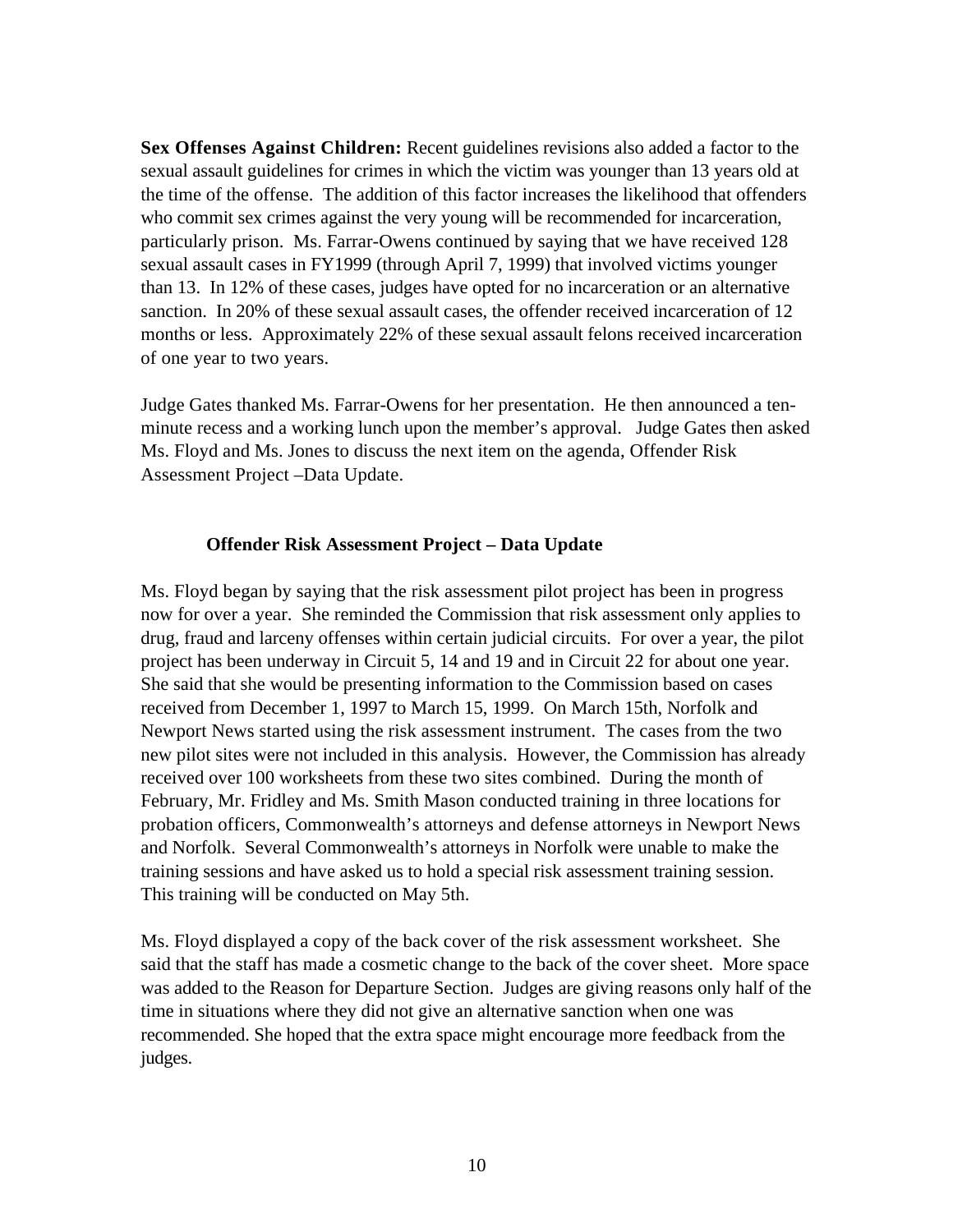She said it has been about six months since the last time Ms. Jones presented information on the pilot project. The Commission has received 1,000 new cases to the risk assessment database. At the September, 1998, meeting we had received 1,576 worksheets and the cases received to date total 2,627.

Ms. Floyd reviewed how the risk assessment cases are filtered down to the group that is ultimately analyzed. Section D is not supposed to be filled out when an offender is recommended for probation. Also, there are some offenders who, although recommended for incarceration, are not eligible for risk assessment. These are offenders who have a violent prior record, violent additional offense, or who have a large cocaine amount at sentencing. The only cases analyzed are the ones that are eligible for risk assessment. She said that after the filtration of cases our staff analyzed 962 cases. The Commission has received 2,236 yellow risk assessment forms between December 1, 1997 and March 15, 1999. Most of these cases are coming from Henrico and Fairfax, with Henrico carrying \_ of the cases and Fairfax close to half. Suffolk and Danville comprise the rest of the cases, accounting for about 30%. She noted that the Commission is still receiving a few risk assessment cases on the inappropriate forms (i.e., white forms) but that the number of these has been leveling off. Ms. Floyd then turned the presentation over to Ms. Jones to discuss the analysis part of the presentation.

Ms. Jones began by presenting a chart that showed the back of the cover sheet. She focused on the list of alternative programs that is not a comprehensive list of programs available. There are a few alternatives that are not as obvious as the ones listed. If a prison sentence is recommended and a jail sentence is received then that is counted as an alternative. If an offender is recommended for prison or jail, a probation term (supervised, unsupervised, indefinite, intensive and day reporting) is considered an alternative. She also added that work release and jail farm are considered as alternatives to traditional incarceration.

Ms. Jones continued by saying that of the 962 cases that were scored on risk assessment, 26% of the offenders were recommended for an alternative punishment. Among these cases, 36% received an alternative sanction while 64% were not sentenced to alternative punishment. The percentages are almost identical to those presented at the last meeting.

Ms. Jones next discussed several issues relating to alternative punishment and how the offender was sentenced. She said that that majority of offenders were not recommended for an alternative sanction. About 11% of the offenders that were recommended for an alternative did not receive that sanction. This included some offenders recommended for a short jail term that did not volunteer for a program like detention center because this would take them out of their community and may result in a longer sentence.

The rest of the analysis dealt with individual circuits. Ms. Jones displayed data that compared offenders who received an alternative with their risk assessment. Circuit 19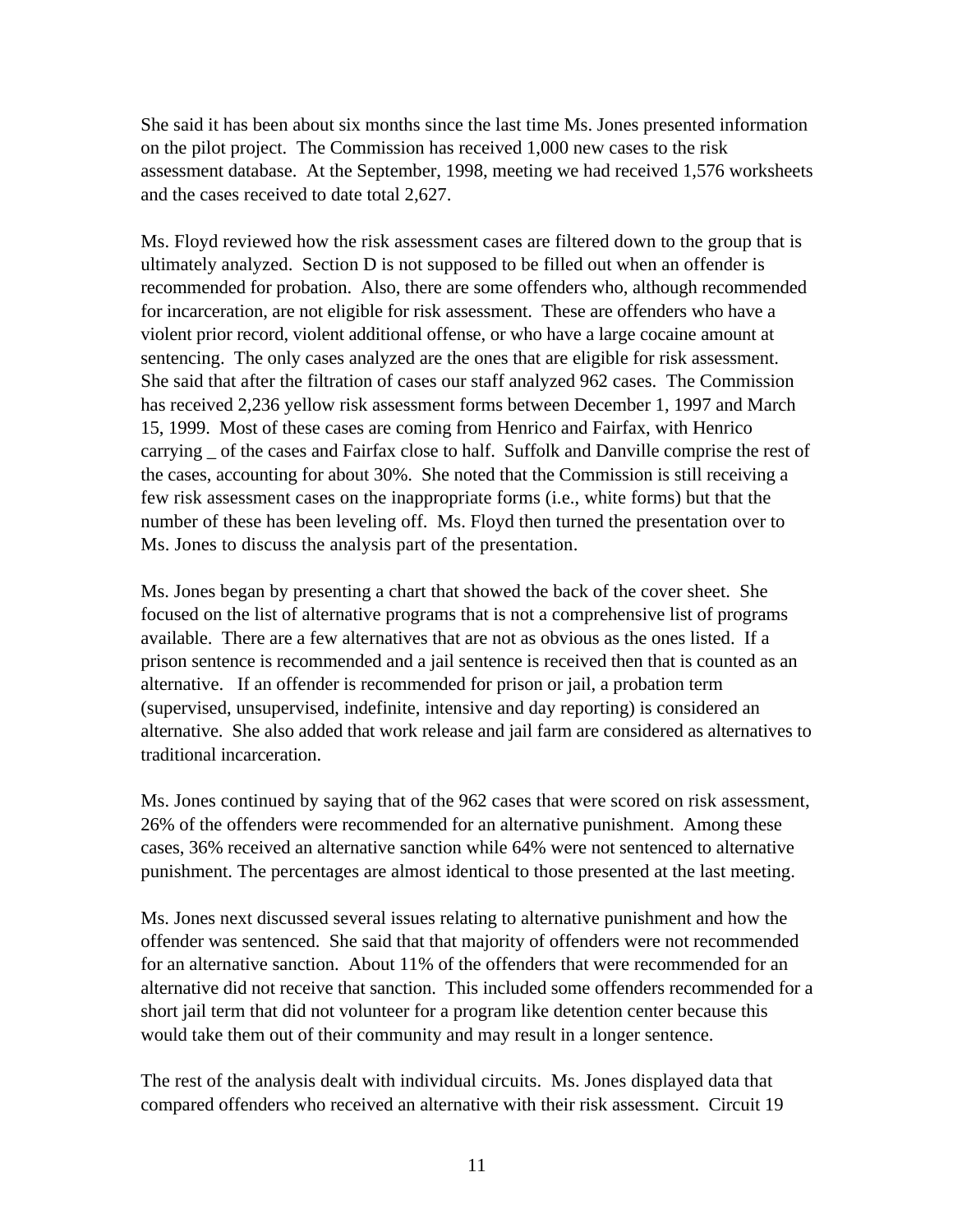(Fairfax) was the only jurisdiction where the majority of offenders placed in an alternative had actually been recommended for such a sanction. In the other pilot jurisdictions, offenders deemed to be poor risks but still placed in alternative punishment programs actually outnumbered the good risk felons placed in alternatives.

She then discussed alternatives used by each circuit. Circuit 5 (Suffolk, Southampton, and Isle of Wight) was the first jurisdiction discussed. Unlike the other analysis, there is a clear pattern here. This circuit sent more offenders to detention centers than other circuits. She commented that some of these alternative programs are located in the area. Circuit 14 (Henrico) has a larger percentage of offenders deemed higher risk who had still received an alternative. The majority of these offenders were sentenced to work release and probation. Circuit 22 (Danville, Pittsylvania and Franklin) had a large number of their cases deemed to be higher risk that were placed in the jail farm. The jail farm, Ms. Jones noted, is located in the town of Danville and is not really a farm. Judge Bach asked Ms. Jones if work release is being counted if the judge cites it on the work sheet. Ms. Jones said that the staff looks closely at the court record to discern this but it is complicated by the fact that the sheriff often makes the decision on work release. She observed that the Commission staff does not have the resources to follow up on these offenders. Judge Honts said that in his court, he usually doesn't oppose work release if the offender is qualified but he does have the right to refuse an offender this option. Ms. Jones said that the analysis presumed that if a jail farm sanction was considered an alternative then work release would seemed to fall in the same category. Judge Bach commented that he thinks there is a difference between a statement specifically ordering an offender to be on work release and one that simply does not object to the sheriff placing an offender in the program. Ms. Jones said that a lot of offenders are ordered into work release, but she wondered if that was legally binding. Judge Johnston said that judges authorized work release but they do not know if the sheriff allows the offender to participate. He said that 90% of the time, the sheriff makes the final decision if an offender is accepted into the program. Ms. Jones asked Judge Johnston if the offender usually goes into the work release program. Judge Johnston said he doesn't know and that is the sheriff's call.

Dr. Kern said the decision should be left to the Commission if they want to consider work release an alternative. Judge Honts asked why work release would be considered an alternative sanction. Ms. Jones responded that if the offender on work release was being treated substantively different than other jailed inmates than it could be argued that it was an alternative to traditional jail. She acknowledged, however, that this is a difficult judgement call. Mr. Ferguson commented that he felt work release and serving a sentence on weekends could be viewed by some as alternatives. Judge McGlothlin stated that work release and weekend sentences are totally different types of sanctions. He asserted, however, that these sentences were much more lenient treatment than a straight jail term. Most defendants, he thought, would prefer work release or weekend sentences. Mr. Ferguson suggested that the Commission define this option very carefully. Mr.Vassar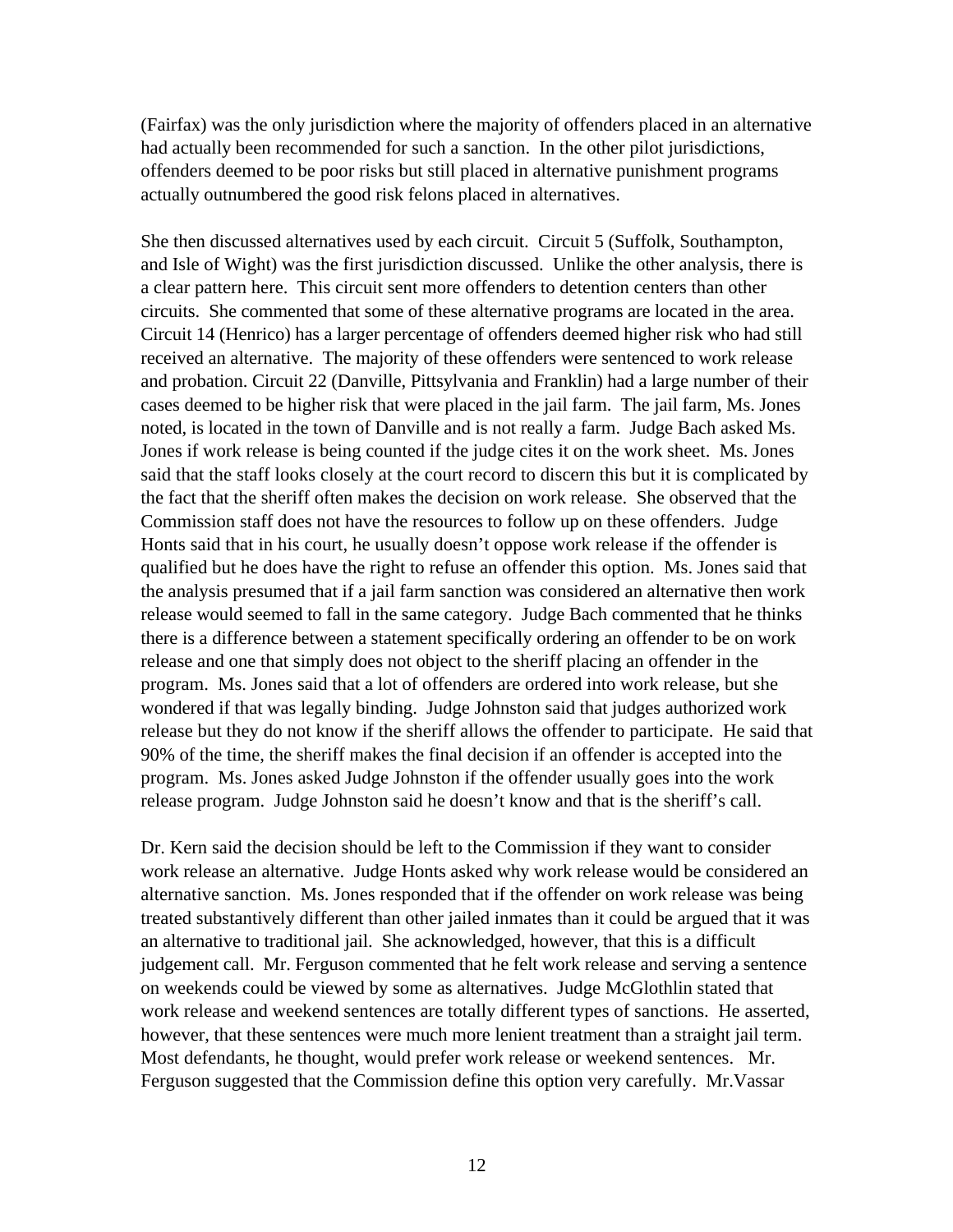offered his perspective that work release should be considered an alternative to straight jail time.

Ms. Jones continued her presentation by discussing possible reasons that are related to selection of alternative sanction. Proximity of the programs may relate to the type of alternative chosen.

She then showed a chart that look at the use of DOC intermediate sanctions. These intermediate sanctions (Diversion centers, Detention centers and Boot Camp) comprised 21% of the alternatives imposed in the pilot sites. Circuit 5 (Suffolk) used detention center incarceration more often than the other alternatives. The detention center facility is nearby. Circuit 14 (Henrico) used detention center and boot camp incarceration more often. These facilities are approximately seventy miles away. Circuit 19 (Fairfax) sentenced more offenders to diversion center than any other alternative. The results in Circuit 22 (Danville, Franklin, Pittsylvania) are primarily driven by Franklin County. Most of the offenders are sentenced to detention center, which is a good distance away. The judges in Circuit 22 often use the programs in combination with each other. Judge McGlothlin said that a detention center is located in Russell County. Mr. Ferguson asked if the Department of Corrections was comfortable with judges sentencing offenders to a combination of programs. One judge on the Commission said DOC has approved of this type of sentence. With no further questions, Ms. Jones concluded her presentation.

The work release topic was bought up again. Judge McGlothian expressed surprise that in some jurisdictions the sheriffs were placing offenders in this program. He noted that in his circuit only the judge could put an offender in a work release program. Judge Gates asked about the statute that pertained to work release and suggested that the staff read that section of the Code and report back to the Commission.

Judge Gates thanked Ms. Jones for her presentation and then asked Ms. Farrar-Owens to discuss the next item on the agenda, Proposed Methodology for Sex Offenders Risk Assessment Study.

## **Proposed Methodology for Sex Offenders Risk Assessment Study**

Ms. Farrar-Owens started her presentation by saying that Senate Joint Resolution No. 333 requested the Sentencing Commission to develop a risk assessment instrument for sex offenders. This instrument is due to the General Assembly in January 2000. She noted that this is a fairly short time frame. The study itself will examine recidivism among sex offenders to assess the relative risk of re-offending. The objective is to determine those offense and offenders characteristics associated with re-offending behavior.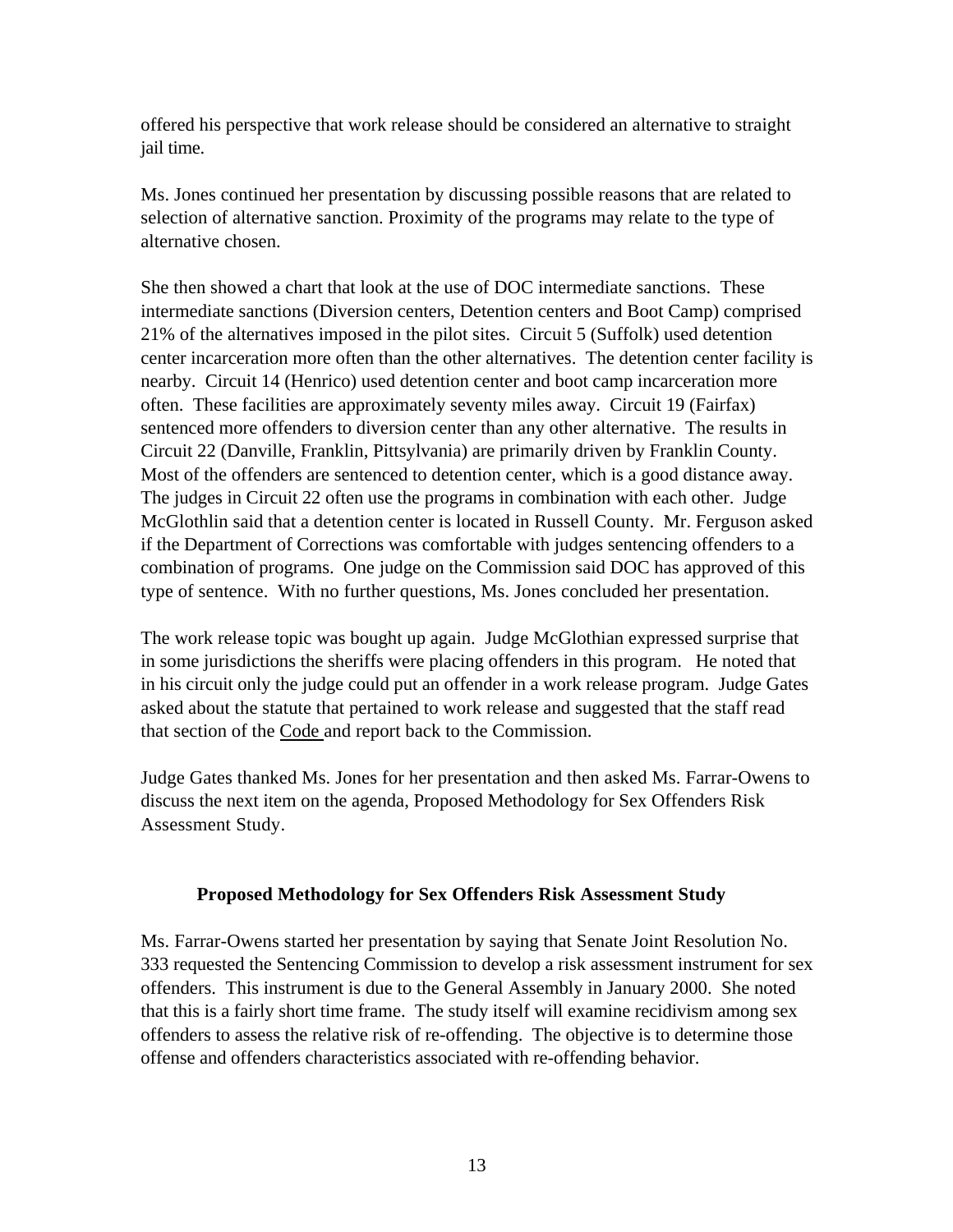She said that in early March the staff began an intensive review of other studies that have been done on recidivism among sex offenders. The staff reviewed over 70 studies. Ms. Farrar-Owens then proposed the methodology that consisted of six steps. The six steps were: selecting a sentencing cohort, matching the sentencing cohort to a release cohort, determining the follow-up period, collecting offender and case information, collecting recidivism information and analyzing the data. The first step is to select a sentencing cohort. A sex offender risk assessment instrument will be applied to offenders convicted of a rape or sexual assault offense from a recent three-year cohort of rape and sex offenders sentenced in circuit court. The sample will be drawn from PSI data (CY1995-1997 or FY1996-1998) for offenders convicted and sentenced for a rape or sexual assault whether as the primary offense or an additional offense.

The staff recommended that the study exclude misdemeanor sex offenses, adultery and fornication crimes that do not involve incest, bestiality, bigamy and cohabitation offenses, and all but one of the prostitution felonies. She also recommended that the study should exclude non-forcible sodomy between adults when there is no injury. Female offenders were excluded from most of the studies reviewed. Once the proposed excluded offenses listed have been eliminated from consideration, female offenders account for 1.5% of the cases. Female offenders can be excluded from the study or they can be left in with little or no effect on the results. Either way, the instrument that is developed likely will not accurately reflect the probability or risk of recidivism for the female offender. With these exclusions, there were approximately 2,200 cases of rape and sexual assault in the PSI database for CY 1995-1997. Mr. Ferguson asked if the intent was to leave out misdemeanor sex offenses. Ms. Farrar-Owens said that the primary or initial offense must be a felony but the follow-up offenses can be misdemeanors. Mr. Ferguson commented that the Crime Commission task force has looked at civil commitment matters and one issue discussed was a sexual predator who might have a string of misdemeanor offenses before committing his first felony sex offense. He said that Virginia now has a law that convicts an offender of a felony with a third offense conviction of a sexual misdemeanor offense. Ms. Farrar-Owens said that the study would deal with Circuit Court cases only and would capture such a crime when it was treated as a felony.

The staff recommended that a simple random sample be used. Ms. Farrar-Owens stated that stratification of the sample was also explored. Stratification is a special way to draw a sample. The data is divided into groups and sample cases are drawn from the different groups. Stratification is often applied when the factor by which the data are grouped is believed to be related to the phenomenon being measured.

Although the staff considered stratifying the sample by different factors, it is believed that any groupings or classifications are best developed through analysis of the data. The staff felt that the groupings should be made based on analysis of recidivism data not based on some a priori decision made before the data collection. She recommended a minimum sample size of 500. For most studies a sample size of 400 is adequate to achieve the level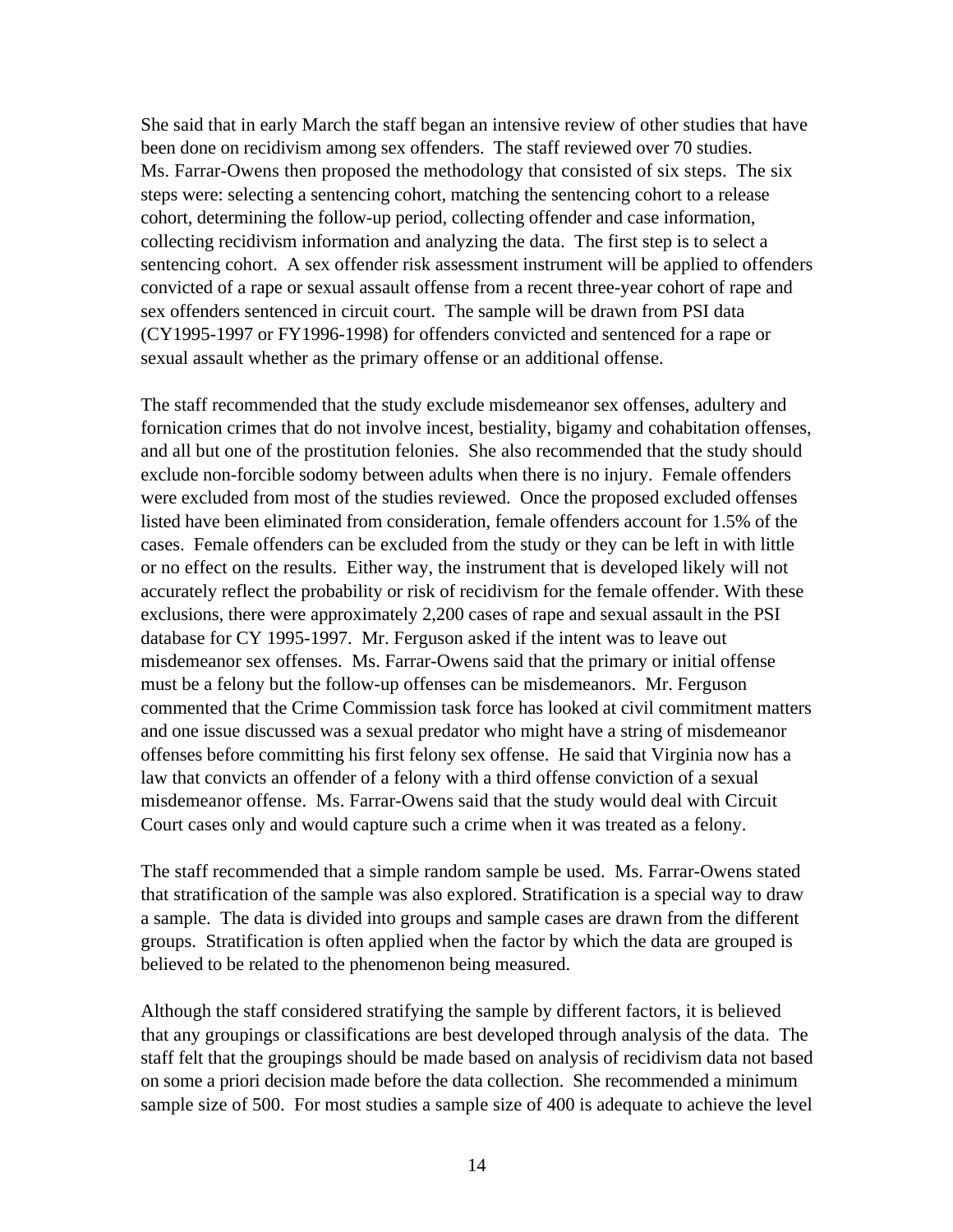of statistical confidence we are looking for. Sampling 100 extra cases allows for missing information. Accordingly, the staff recommended that a larger sample size should be used.

Sample size selection must also include some discussion on the relative frequency of the factor being studied which, in this case, is sex offender recidivism. Based on the scientific literature, the amount of sex offender recidivism ranges widely depending on the sources of the sample and recidivism measure used (new arrest vs. new conviction, person crime recidivism vs. sex offense recidivism). In terms of sampling, a concern for this type of study is a phenomenon known as the low base rate problem. When the condition of interest is considered to be a relatively rare event, such as the commission of another sex offense, the research methodology must anticipate the possibility that a particular design may not yield a sufficient number of cases for study. Depending on the measure of recidivism selected, a sample of studied sex offenders may not produce a sufficient number of failures (recidivists) to support valid statistical conclusions. Ms. Farrar-Owens said that based on the studies reviewed, the staff suggested using a new arrest for a person crime or a new arrest for a sex offense as the measure of recidivism for this study.

If the study used arrest for a new sex offense as the recidivism measure, the staff felt that a sample of 600 cases would be needed to achieve the desired level of statistical confidence. This proposed sample size accounts for an attrition of approximately 100 of these cases due to missing file information. If the criterion for failure in the study was reconviction for a sex offense, the sample size required for the same level of statistical confidence would rise significantly because reconviction for a sex offense is a rarer event than a new re-arrest for a sex offense. A manageable sample size is vital given resource and time constraints of the study and the amount of data collection and coding that will be necessary. The results of the study are due to the 2000 General Assembly and the Commission has not been given any additional resources to conduct the study. She added that when the Commission developed the risk assessment instrument for fraud, larceny and drug offenders, we hired interns to do the coding of information from the offender files. Ms. Farrar-Owens added that given the potential complexities of rape and sexual assault cases, she thought it best that staff members, not student interns, be responsible for the coding of information for analysis.

She stressed that the sample size should be manageable to allow staff to do a thorough examination of each case for information that may be related to recidivism but large enough to provide for certain level of statistical confidence.

Ms. Farrar-Owens then discussed Step Two, which is matching the sentencing cohort to a release cohort. Once the sample of sentenced rape and sex assault offenders has been selected, the next step is to carefully match the cases in the sample to similar cases of offenders released from incarceration or given probation during an earlier period. It is the offenders from the earlier period who will be tracked for recidivism.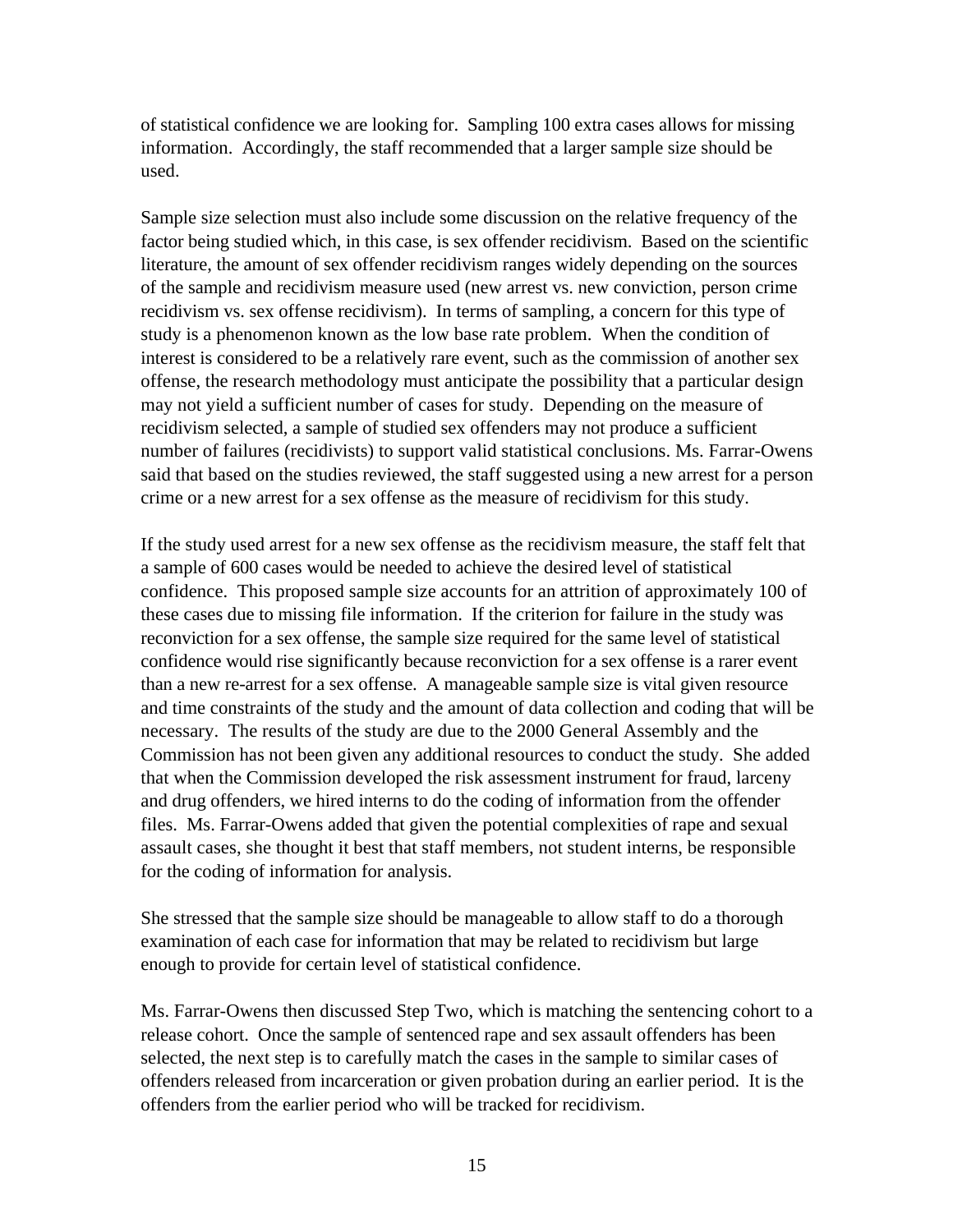She said that the staff recommended using FY1990-1993 releases from prison and jail and cases of offenders sentenced to probation/no incarceration in those years. Jail and probation cases will be selected from the PSI database. Prison releases will be selected from Department of Correction's files of inmates released for rape and sex offenses. The release database will represent all rape and sex offenders who became eligible to re-offend during FY1990-1993 whether they were released from prison or jail or given a probation term. When the release database is prepared, cases in the study (sentencing cohort) sample will be matched to similar cases in the release cohort based on several key factors, such as sentencing guidelines scoring and PSI variables, to obtain as close a match as possible. Ms. Farrar-Owens stressed that because of the significant changes in sentencing laws since the period of the release cohort, length of sentence and time served cannot be used to match the offenders in the study sample from a recent sentencing cohort to the release cohort. The amount of time served can be controlled for in the data analysis stage. The staff's approach is to match the study sample to cases in the release cohort based on case characteristics. Some of the offenders in the sample study with long sentences will serve long prison terms. Offenders with long lengths of stay need to be carefully matched so that the sample is not biased in favor of those serving shorter periods of incarceration.

Ms. Farrar-Owens then discussed Step Three, which is determining the follow-up period. Whereas a three-year follow-up may be adequate to measure recidivism defined as any new offense, studies suggest that if one is attempting to measure sex offense recidivism, a longer follow-up period is needed because of the slow and gradual nature of this recidivism type. She spoke about two studies that had a twenty-five year follow-up. The research showed that the longer the follow-up period, the higher percent of reconviction rate. This led researchers to conclude that even when adopting a five year period, slightly under two thirds (63%) of new sexual charges for child molesters and half (51%) of new sexual charges for rapists would be missed.

Ms. Farrar-Owens said that a cursory look at PSI data suggests that for some types of cases, there is a significant time gap between the date of offense and the arrest, conviction, and sentencing for the crime. Therefore, if the Commission chose to use reconviction as the measure of recidivism, we may not catch some recidivism because reconviction occurs so long after the offense itself. Given the insight provided by these and other studies, the staff recommended a follow-up that is as long as possible. If the study used a FY1990- 1993 release cohort, we would be able to track a portion of the released offenders for eight to nine years.

Ms. Bruce asked if the staff was going to follow the offenders for five years or nine. Ms. Farrar-Owens explained that for offenders released in 1993 the follow-up would be five years but if the offenders were released in 1990 the follow-up would be nine years. She questioned if that was methodologically sound because some offenders would have a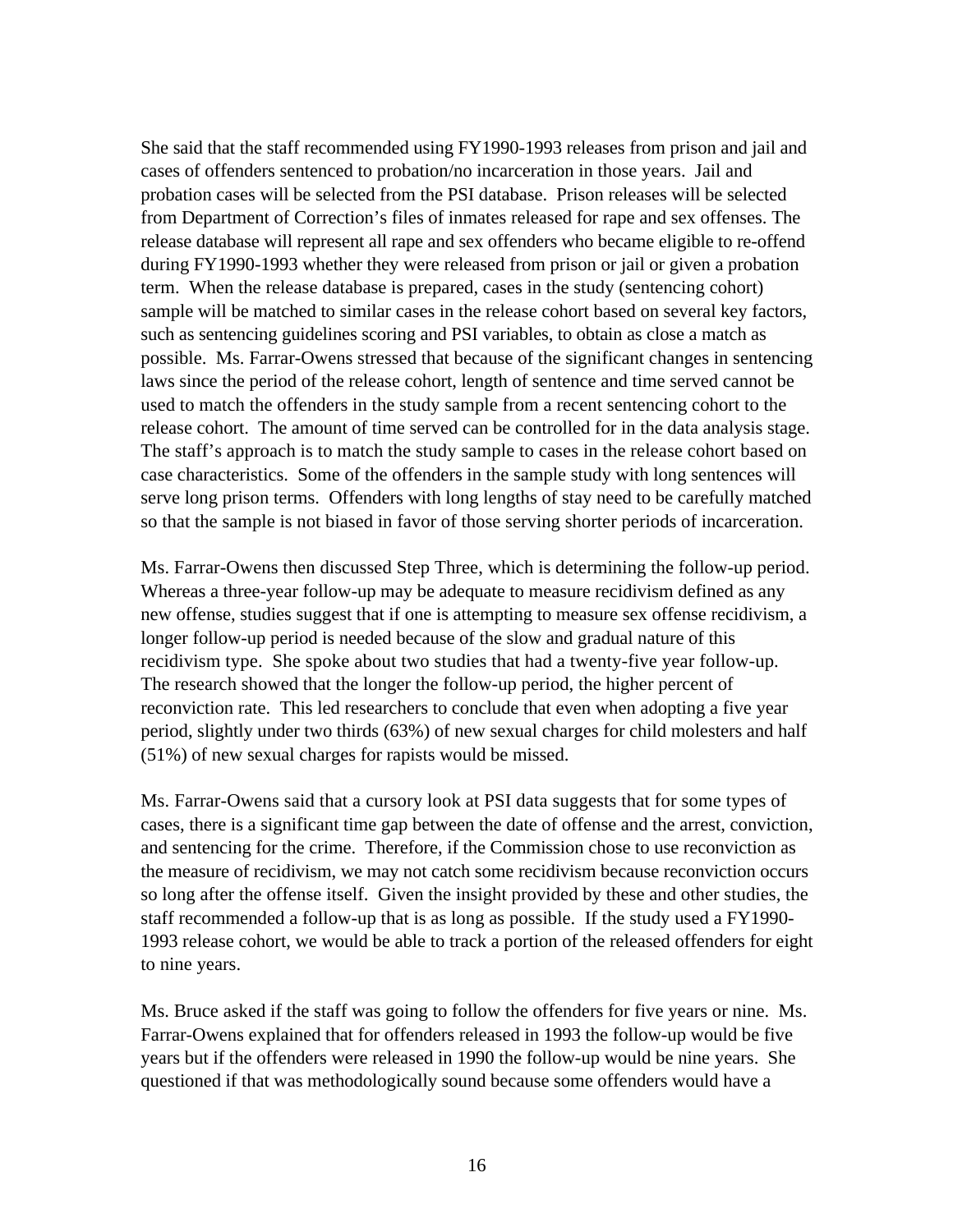longer time to re-offend. Ms. Farrar-Owens said that one of the staff's approaches actually controls for that issue in the analysis phase.

Ms. Farrar-Owens then continued by presenting Step Four, which is collecting offender and case information. In order to have as much information as possible on the cases in the study sample, more detailed information will have to be collected than what is available on the automated PSI. She told the Commission members that the staff had studied more than 70 articles related to sex offender recidivism. The studies varied considerably according to the measure of recidivism, the size and source of the sample and the duration of the follow-up period. She then presented a chart that showed a list of variables that may prove to be useful in this study. Some of the variables listed were type of offender, same sex victim, weapon use, unemployment, never married, offender age, and family dysfunction. Mr. Ferguson asked if she was considering using treatment efforts as a factor. Ms. Farrar-Owens said that some of the reviewed studies did compare offenders that received treatment with those who did not, but the research showed mixed results without any solid conclusions. She said that treatment is very hard to measure and trying to find the data is also very challenging. Mr. Ferguson felt that the treatment efforts as a factor would be very important to the group that has initiated this study. He asked if the study would include probation and parole revocations as a subsequent arrest or offense. He noted that Newport News has a really good program. The city has an intensive supervision program for sex a offender that puts certain constraints or conditions on their probation. When an offender breaks his conditions of release, the offense will result in a probation revocation. This offense will not show as a subsequent offense but a behavior problem. He questioned how such a behavior problem would be accounted for in the proposed study methodology. Ms. Farrar-Owens responded that this would be a technical revocation and could pose a potential measurement problem. Judge McGlothlin asked if the study would count an arrest on a probation violation the same as an arrest on a warrant. Ms. Farrar-Owens said that these types of questions were still not resolved but would be worked out prior to initiating the study. Ms. Bruce asked if the study was going to analyze age as a factor. Ms. Farrar-Owens responded affirmatively and noted that age is currently being used in the Commission's existing risk assessment pilot study. She also observed that some studies on sex offenders had found age to be a significant factor in predicting the likelihood of recidivism.

Reverend Ricketts questioned if the measure for recidivism should be conviction rather than arrest. Ms. Farrar-Owens said that the staff's recommendation is to use arrest for certain types of person crimes. She stressed that the scientific literature on this subject supported the choice of arrests as the recidivism criterion rather than conviction. She noted that it is an important decision in the methodology since it affects the size of the sample to be taken. Reverend Ricketts felt that using arrest instead of conviction would result in offenders being counted as re-offending when some of them may have been found innocent. Ms. Farrar Owens indicated that the next step of the methodology would cover this matter in more detail.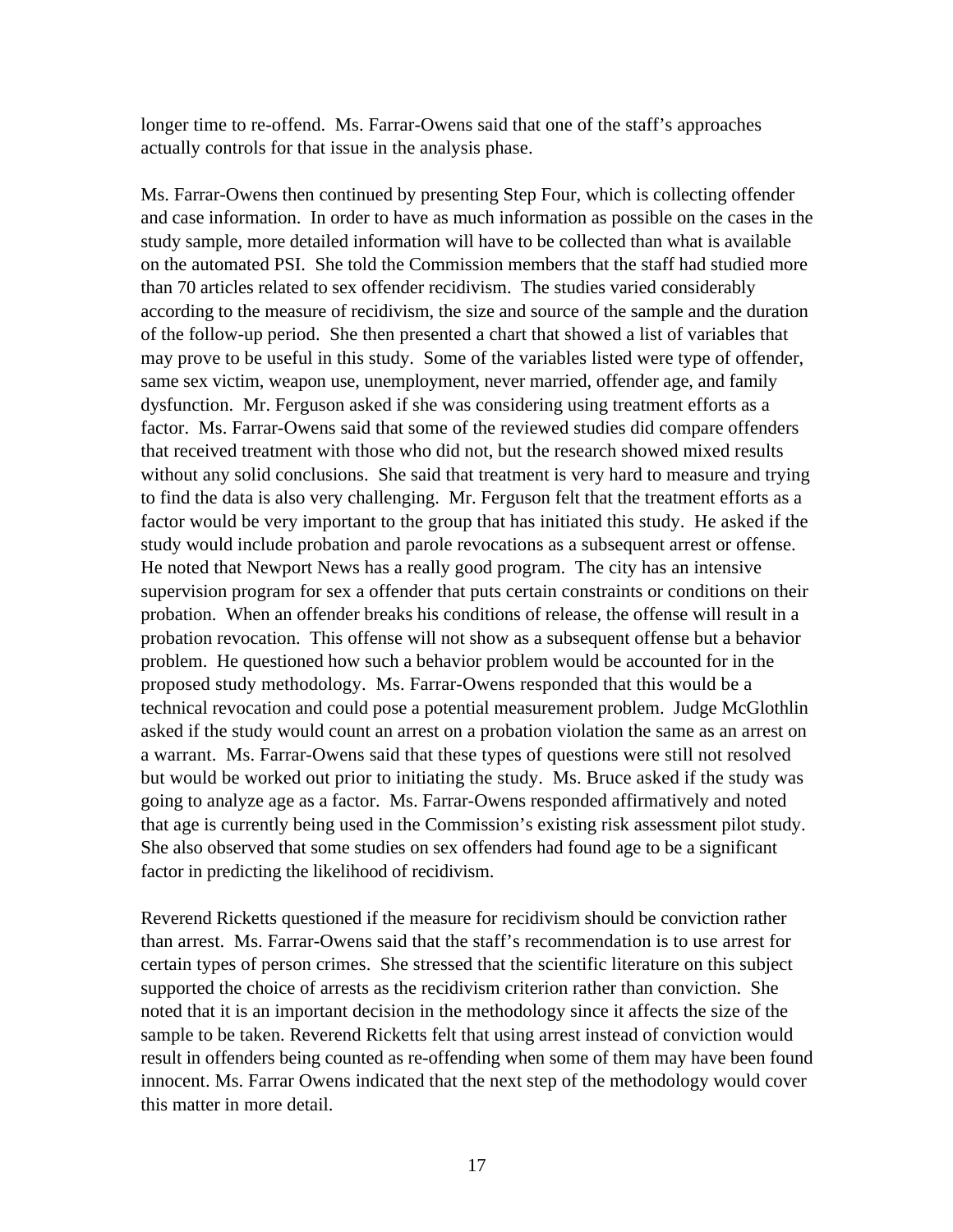Mr. Vasssar questioned if the staff sought grant funding in this groundbreaking research. Dr. Kern said that the General Assembly gave the Commission a short time frame to complete this work. The National Institute of Justice accepts grant applications in June and the money would be awarded in the spring 2000. The study must be complete by December 1999. Mr. Vassar commented that the Commission should look at other organizations that may fund this research. Dr. Kern felt that the staff could complete this job without resources being an issue.

Ms. Farrar-Owens then presented Step Five, which is collecting recidivism information. A very important decision in the study is the selection of the recidivism measure. The literature reviewed for this study encompassed studies that employed a variety of measures of recidivism ranging from new arrest, new person crime arrest, new sex offense arrest, new conviction, new person crime conviction, new sex offense conviction and even reincarceration.

Several studies found that measuring recidivism based on a new person crime offense, and not just a new sex offense, was important and particularly so for rapists (less of an issue for offenders classified as child molesters). Therefore, the Commission may want to measure not just a new sex offense but also any new person crime. She said that several authors stressed that due to things such as charge bargaining, charge reduction, evidence and witness problems related to sex offenses, and lack of reporting of sex offenses, that some offenders are never convicted of new sex crimes which actually occurred. These authors also document that the time between offense and conviction can be quite lengthy in many sex offender cases. Based on the great weight of the scientific literature on this subject, Ms. Farrar Owens reported that the staff recommends using arrest for a new person crime or new sex offense as the recidivism measure.

Mr. Vassar asked if there was any data on the connection between arrests and convictions in these cases. Ms. Farrar-Owens said some studies did look at that issue and that the conclusions varied. One study in Minnesota used arrests because most of their arrests did lead to a conviction. Another research study found that half of the arrested rapists were not convicted. Reverend Ricketts said he had a problem with using only arrest as the measure. He commented that he would feel more comfortable with using reconviction as well as arrest. With the State Police Sex Offender Registry on the Internet, he felt that some people are more likely to be arrested initially and then found innocent during the investigation phase. Ms. Farrar-Owens said there is definitely some trade-offs across the choices for the recidivism measure. Judge Gates asked if the study could include new conviction as well as arrest without damaging the final result. Ms. Farrar Owens responded that both measures could be used but the consequence would be the need to increase the sample size of the study and possibly the time in which to complete the study. Judge Honts asked if the study would exclude all misdemeanors. She said the study would exclude misdemeanors only for the initial offense but that all crimes would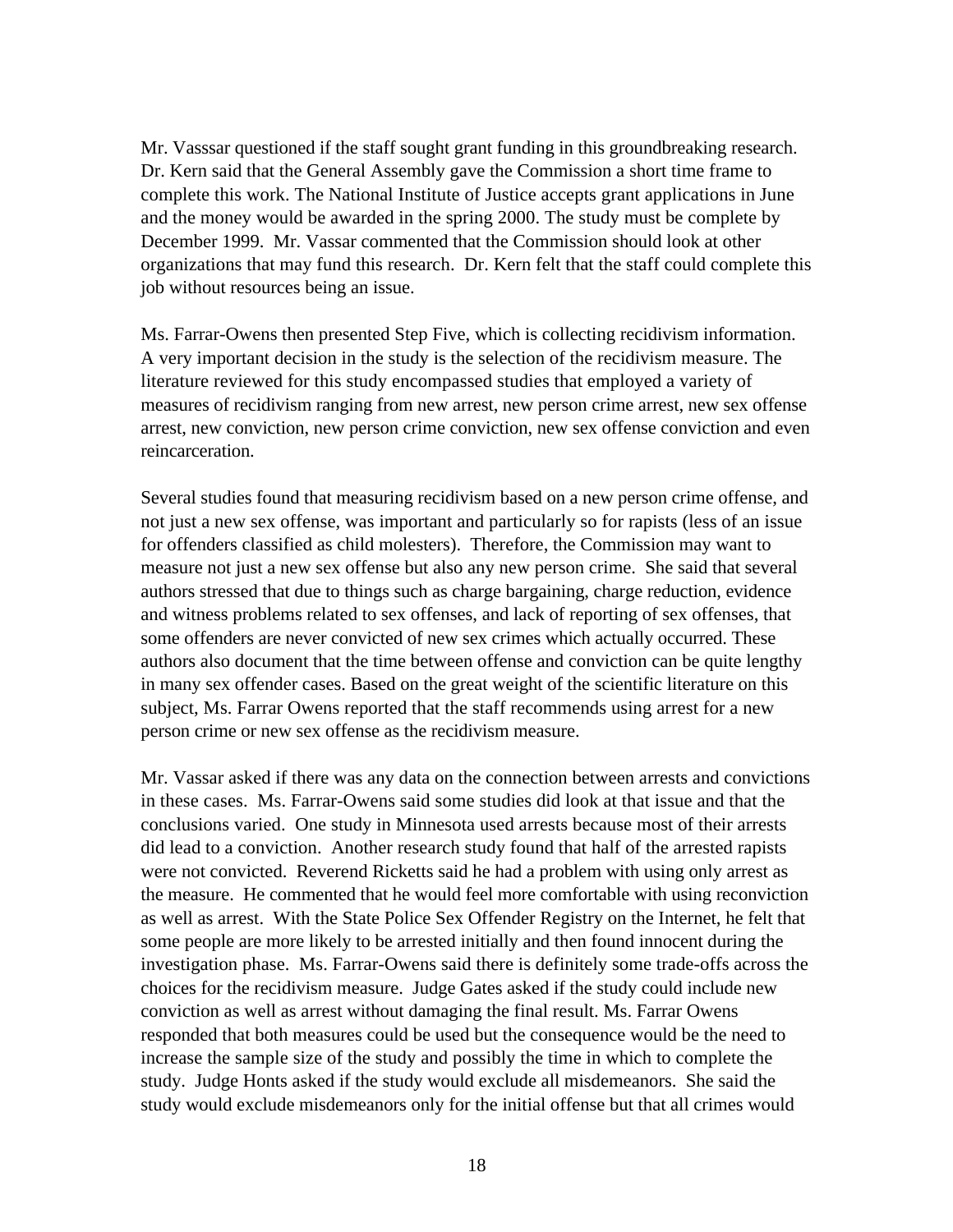be considered when examining recidivism. Judge Stewart asked which measure of recidivism would give the Commission the best and most accurate results for this study. Judge Stewart said that it appeared that the General Assembly was focusing on the likelihood of a new sex offense and not the broader perspective of another person crime. Dr. Kern commented that the danger in choosing a recidivism measure that excludes other person crimes is that the sex offender who recidivates by committing a murder would be considered a success. Ms. Bruce remarked that in choosing a recidivism measure that it would be wiser to err on the side of public safety and be conservative. She felt that the Commission should adopt the new person arrests standard regardless of the disposition on these cases. She acknowledged that there are numerous reasons why sex offenders have their charges dropped or dismissed and that these reasons have nothing to do with the offender's innocence. She felt that the study would benefit by analyzing these offenders. Judge Bach asked what would happen if the study used any new felony conviction of any kind. Ms. Farrar-Owens said that the staff did not draw up a scenario specifically for this contingency.

Mr. Ferguson reminded everyone that the purpose of the study resolution is to provide the judges with a risk assessment instrument to help evaluate a convicted sex offender for an appropriate sentence. He said the instrument would hopefully give judges an idea if an offender is likely to re-offend. However, he remarked that, like the sentencing guidelines, the risk assessment instrument would be discretionary and that the judge would not be bound by its recommendation. Mr. Ferguson said that as a prior prosecutor, he felt that an accurate read of an offender is his prior arrests and not convictions. He said that there are probably a much larger number of offenders who actually committed a crime and who were not convicted than those arrested who did not commit any crime. Mr. Ferguson said that he favors adopting a recidivism measure of any new arrests for a person or sex crime. He agreed with the staff's recommendation of using arrests for the measure.

Judge Gates asked the Commission to vote on the staff's recommendation. A motion to approve the use of new person arrests as the recidivism measure was made and seconded and the motion was approved.

The last step in the proposed study methodology concerns the data analysis. Ms. Farrar Owens proposed three different methods for this step of the study. The use of three different methods could help the staff identify the best model to measure the relative risk of recidivism for sex offenders and those factors most associated with recidivism. These methods are the same three methods that were used to analyze the data for the existing risk assessment instrument for fraud, larceny and drug offenders. Using the variables that are determined to be statistically significant in predicting recidivism, an analysis can be performed to develop factor scores for a risk assessment instrument. She concluded by saying that this project is going to be complex. The purpose is to investigate whether a risk assessment instrument for sex offenders is feasible. It is an empirical question that the study will put to the test.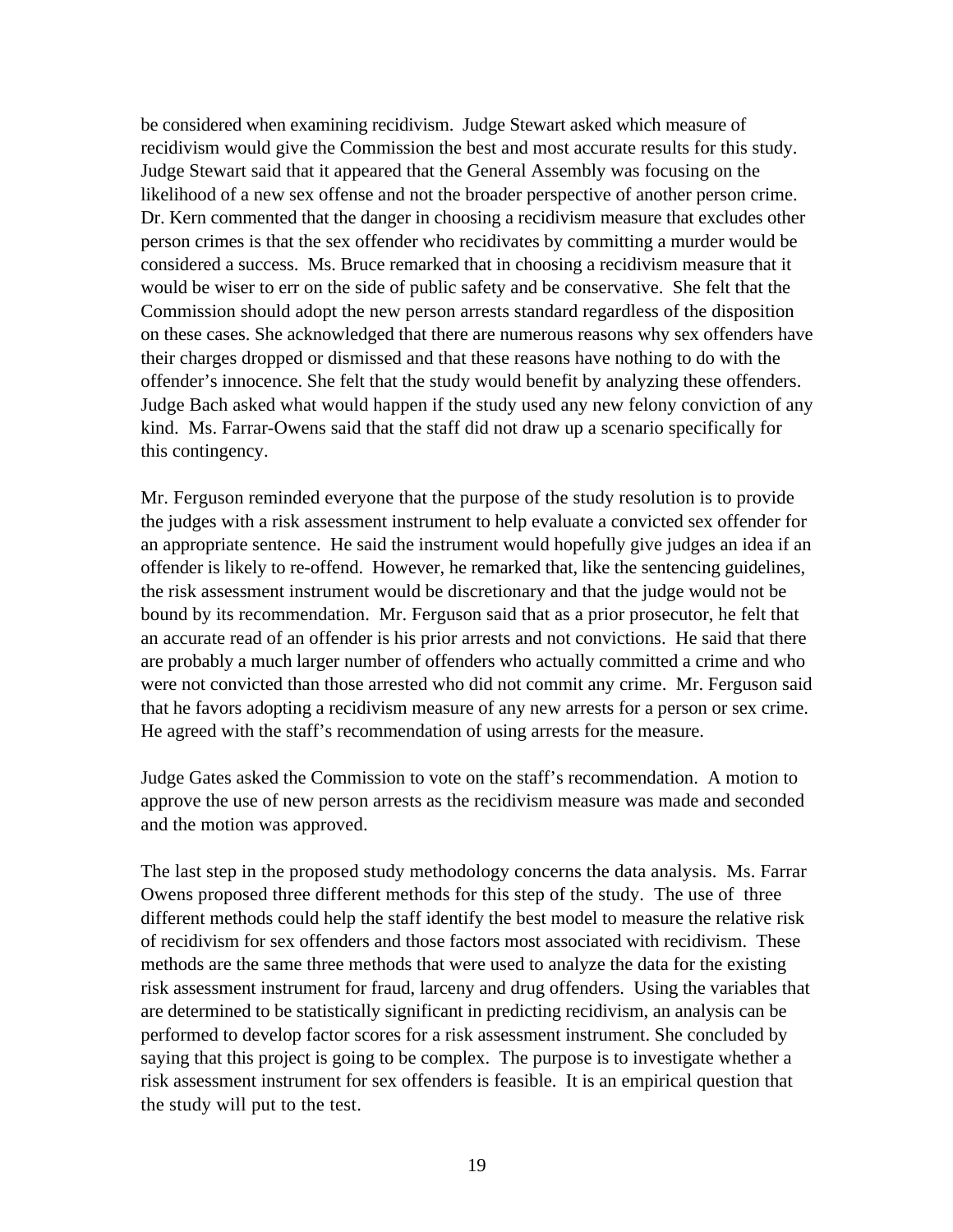Judge Johnston questioned whether the staff could complete this study by December of 1999. Ms. Farrar Owens responded by displaying a proposed work plan. The data analysis, which is the last stage of the project, would be completed by October 31, 1999. Mr. Vassar asked if the study was going to produce an instrument or a study report by December. Dr. Kern said that the desire is to include an instrument as part of the report with a recommendation from the Commission on what to do with it. He warned, however, that our results might contain an instrument that is judged to be not pragmatically useful. Dr. Kern remarked that just because a research finding is statistically significant does not automatically mean that the finding is substantively useful or important. Dr. Kern also pointed out that whereas the current risk assessment benefits offenders who otherwise would be incarcerated, the sex offender instrument would likely have the opposite effect. If the sex offender instrument is to be used in this fashion, he said it would not be surprising if the instrument is challenged in court. Mr. Ferguson offered the perspective that if the Commission is uneasy about the study results that the General Assembly might provide another year to work on the study. Reverend Ricketts agreed with Mr. Ferguson that the General Assembly would probably do this.

Judge Gates asked the Commission to vote on the staff's recommendation for the entire methodology to study sex offenders. A motion to accept the methodology as proposed was made and seconded and the motion was approved.

Judge Gates next asked Mr. Fridley and Ms. Smith Mason to cover the next item on the agenda, New Edition Sentencing Guidelines Manual & Training on Revision

#### **New Edition Sentencing Guidelines Manual & Training on Revision**

Ms. Mason began by saying that the staff is working on the new manual, which incorporates the Commission's recommendations. She said that the plan was to have the new worksheets by May 12th and the manual by June 2nd. Ms. Smith Mason said the worksheets and manuals would be sent to the judges, public defenders, probation officers and Commonwealth's attorneys at no charge. She then described the changes for the new manuals. The old manual costs \$58.50 and the staff is hoping that the price will stay around the same amount. Defense attorneys paid for the manual to help offset our cost of printing. A What's New section will be in the manual to detail all the changes that are occurring July 1, 1999. She then gave the members a schedule of training for the new manual. Ms. Smith Mason then turned the presentation over to Mr. Fridley.

Mr. Fridley discussed the new edition of the manual. During the process of updating the manual several issues arose that need to be addressed. The General Assembly passed a new law in the last session called Virginia Exile. This law creates a mandatory minimum